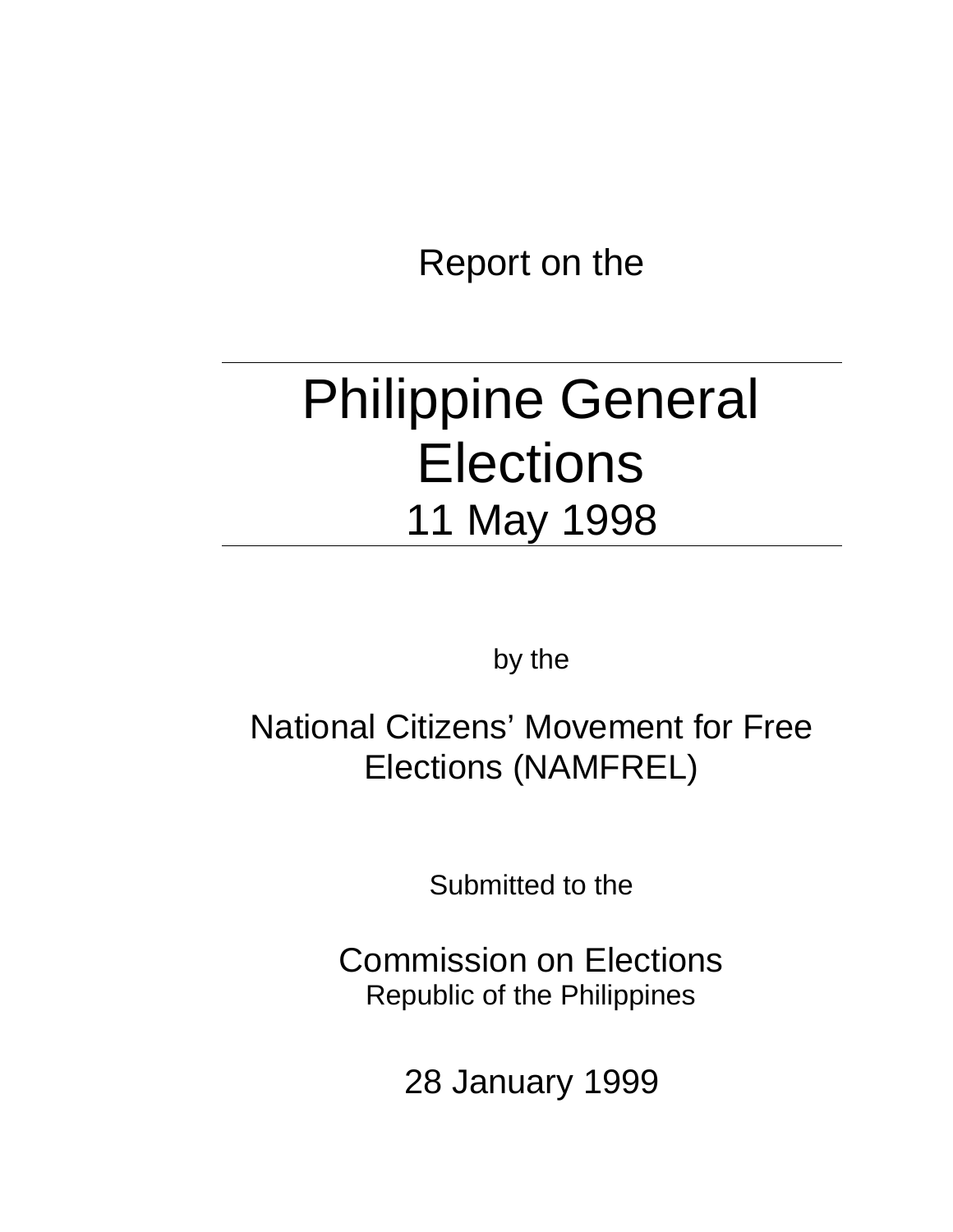# Report on the Philippine General Elections 11 May 1998

by the National Citizens' Movement for Free Elections (NAMFREL)

28 January 1999

|                                                                       | 10 |
|-----------------------------------------------------------------------|----|
| NAMFREL as Member of the Ballot Printing Committee 12                 |    |
| A Declaration of Commitment among Organizations  14                   |    |
| Operational and Administrative Preparations - National Secretariat 15 |    |
| Operational and Administrative Preparations- Provincial 21            |    |
| OQC RESULTS, CONDUCT OF THE COUNTING OF THE ELECTIONS BY THE BEI,     |    |
| AND RECOVERY OF ELECTION RETURNS BY NAMFREL 23                        |    |
|                                                                       |    |
| Total OQC Coverage, Recovery of Election Returns (ER) and Final       |    |
|                                                                       |    |
|                                                                       |    |
|                                                                       |    |
|                                                                       |    |
|                                                                       |    |
|                                                                       |    |
| INCIDENTS RELATED TO VOTING, TRANSPORT OF BALLOTS, ETC. 29            |    |
|                                                                       |    |
|                                                                       |    |
|                                                                       |    |
|                                                                       |    |
|                                                                       | 37 |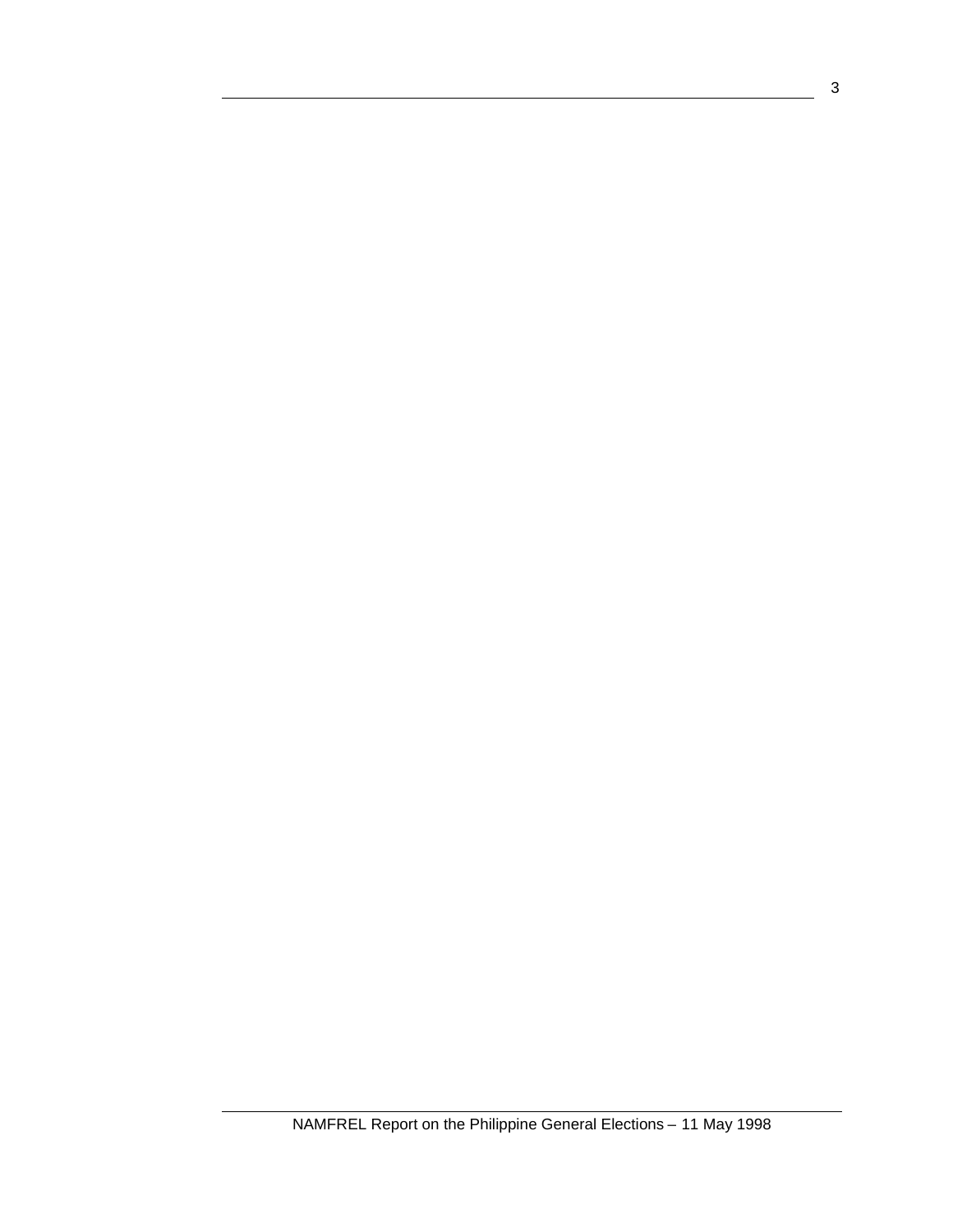#### *Introduction*

The Filipino nation elected during the May 1998 Elections its second president after the ratification of the 1987 Constitution 11 years ago, and 12 years after the EDSA Revolution. Since 1986 when this peaceful "revolution" happened, the country has already undergone 10 electoral exercises and election-related activities.

Each of these exercises was logistically and administratively challenging due to the increasing number of precincts or polling stations, from 86,000 in 1986 to 174,000 in 1998. The logistical challenge for the Commission on Elections (COMELEC) was in deploying the required number of Board of Election Inspectors (BEIs), which by law was supposed to be primarily manned by public school teachers. In the 1998 elections, the required total number of members of the BEI was 522,000. There were 26 million registered voters in 1986 compared with 34 million in 1998. With the increased number of registered voters, educating the voters on new procedures and systems of voting that were introduced with every electoral exercise was likewise a big challenge.

Under the Philippine setting, the COMELEC is the constitutionally mandated institution to administer the elections. It is tasked to ensure that the elections are clean, honest, and credible. The Commission also makes sure that election laws are observed and election-related violence is kept to a minimum.

The peaceful manner by which the Filipinos regained their democracy remains an encouraging example to the whole world. However, vigilance was as necessary in 1998 as it was in 1986, not only to protect and preserve the freedom regained from the autocratic Marcos regime, but also to ensure that such freedom is nurtured and enhanced. The achievement of a credible election is beyond the interest and responsibility of any single institution, hence the contribution of the National Citizens' Movement for Free Elections (NAMFREL) to mobilize the people to actively participate in the election and guard the process.

One of the challenges faced by NAMFREL in the 1998 elections was to continue to earn its place in the heart of Filipinos as a highly-motivated, focused and non-partisan organization. NAMFREL continually aims to be the vehicle for citizens' involvement in the protection of democracy and democratic institutions. So, like in the past 15 years since its founding in 1983, NAMFREL served as a venue for Filipinos from all walks of life to participate in safeguarding the election process -- regardless of the result of the exercise.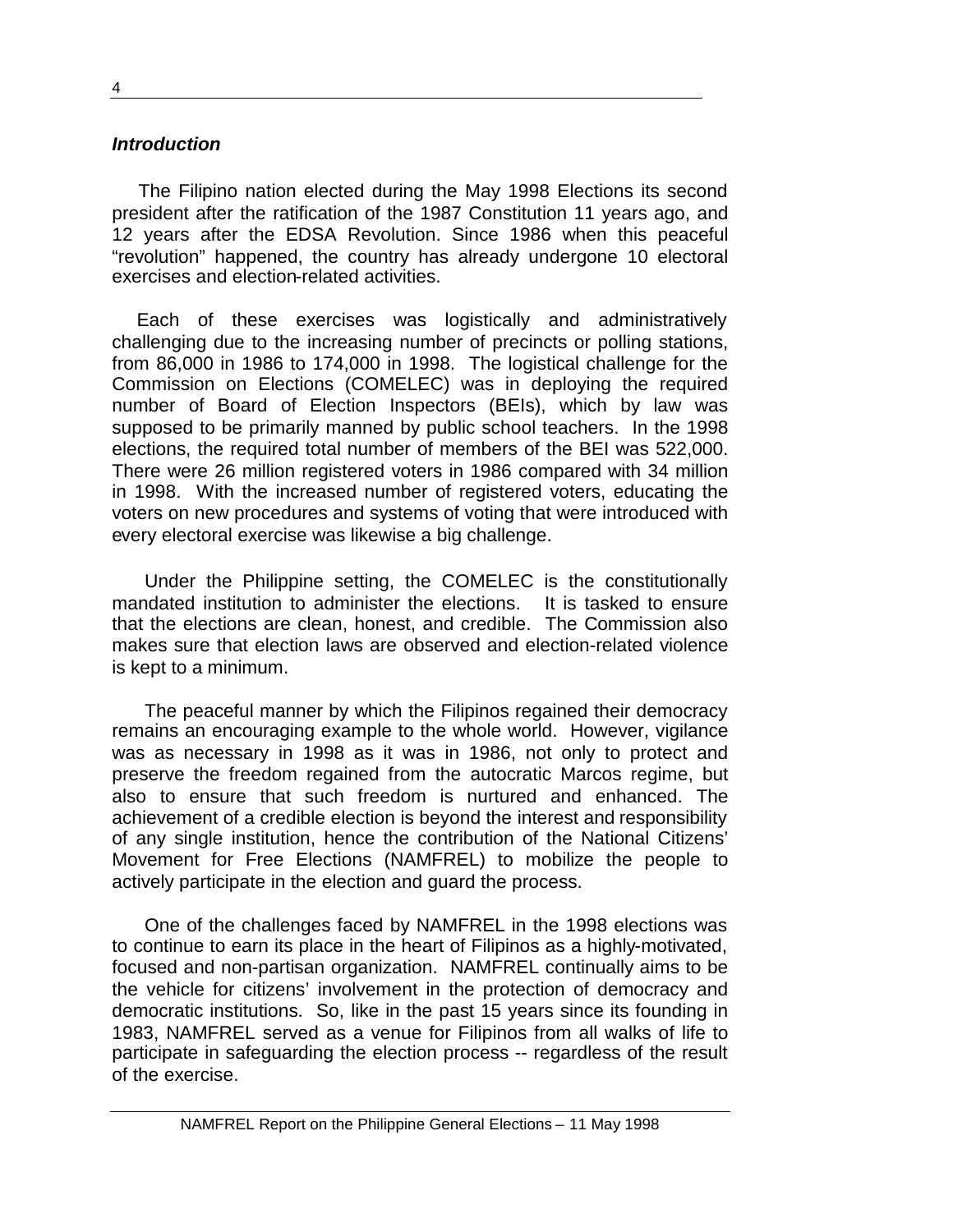To achieve the tasks it has set for itself, NAMFREL performs activities meant to educate the voters on the election process and to inform them of their rights and responsibilities in the election. Pollwatching and the conduct of a parallel vote tabulation or what is popularly known as Operation Quick Count (OQC) are also being undertaken.

The 1998 general election for national and local positions was probably the most challenging election for voters, BEIs, COMELEC officials, and to NAMFREL.

In this election, the number of positions to be voted for ranged from 20 to 39 -- a sad case for Filipino voters who had to write the names of the candidates of their choice. The Philippines remains one of two countries in the world that require voters to write the names of the candidates on the ballot. Likewise, the members of the BEI are also burdened with the responsibility of appreciating the intent of the voter and deciphering each and every name that was written on the ballot.

A total of 17,000 positions were contested in 78 provinces and in 1,608 cities and municipalities. More than 100,000 candidates vied for these positions for a ratio of close to six candidates for every elective position.

| <u> A Voter's Challenge - Positions Up</u><br>for Election                                                                                                                                                                                                             |                                          |  |
|------------------------------------------------------------------------------------------------------------------------------------------------------------------------------------------------------------------------------------------------------------------------|------------------------------------------|--|
| President<br><b>Vice-President</b><br>Senators<br><b>Party-List Representative</b><br>Representative<br><b>Provincial Governor*</b><br>Vice Governor*<br><b>Provincial Councilors*</b><br>Mayor<br>Vice-Mayor<br><b>Municipal Councilors</b><br><b>Total Positions</b> | 12<br>1<br>2 to 5<br>2 to 10<br>24 to 39 |  |
| For voters outside NCR and non-chartered cities                                                                                                                                                                                                                        |                                          |  |

Ten major parties fielded national and local candidates in the May 1998 elections. However, at the regional and provincial level, there was a bigger number of political parties, a number of which coalesced with one or more parties, leaving the local race with a variety of hybrids and combinations, partywise.

There were eleven presidential candidates, one of whom ran as an independent.

eneral Elections – 11 May 1998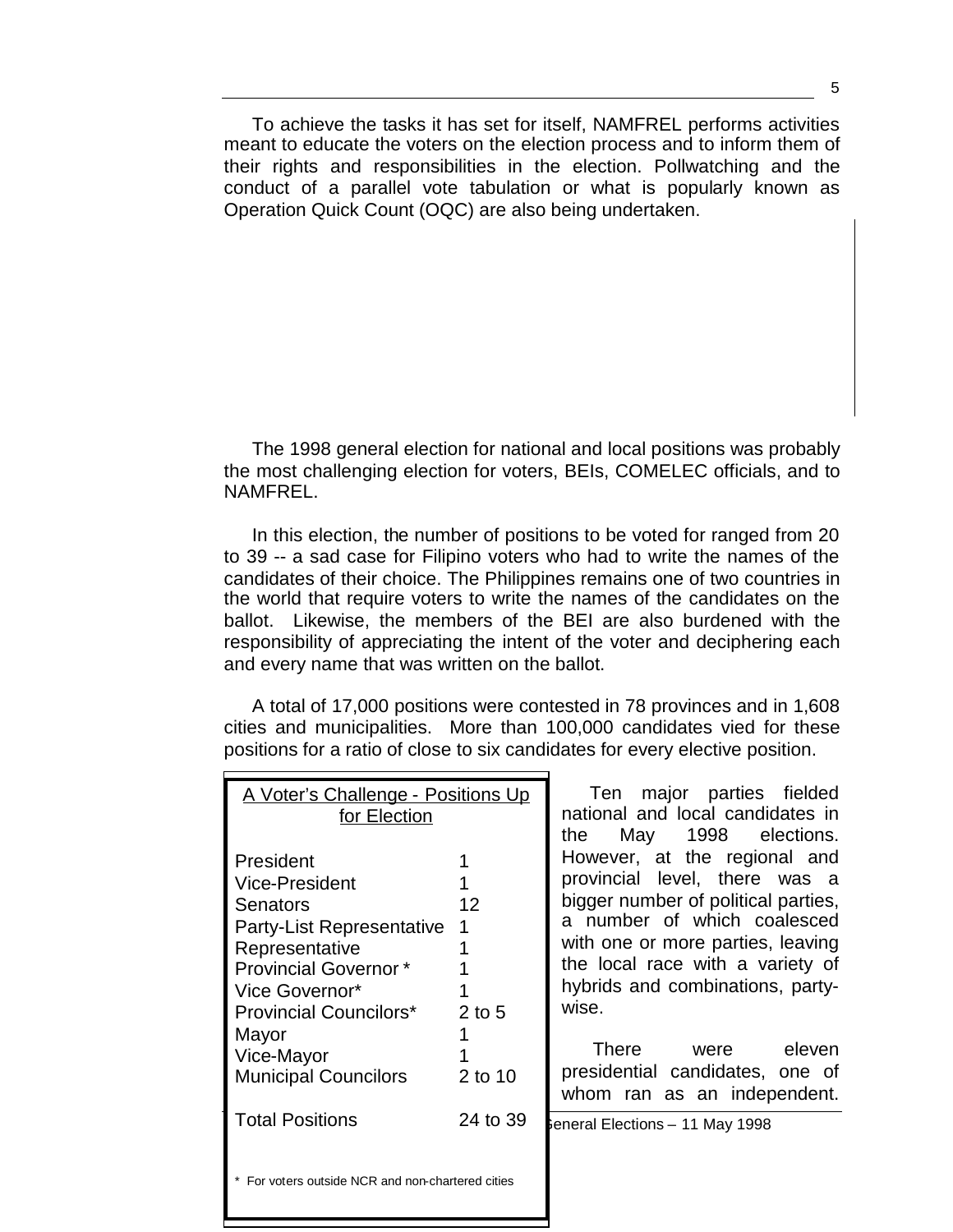There were only nine aspirants for the Vice-Presidency, while there were 40 hopefuls for the 12-slot senatorial race.

A total of 123 organizations, coalitions and political parties vied for the party-list elections. This was the first time that the party-list system was implemented. Fifty-one slots were allocated for representatives under this system, equal to the Constitutional mandate which allocates 20% of representatives in the House to party-list representatives.

# *NAMFREL – 15 Years of Vigilance*

The history of NAMFREL dates back to 1983 when a group of concerned men and women leaders was compelled to provide a venue for Filipinos to participate in protecting the sanctity of the ballot and the

|                                                                                                | electoral  |
|------------------------------------------------------------------------------------------------|------------|
| <b>COMELEC Accredits NAMFREL for</b>                                                           | process    |
|                                                                                                | non-part   |
| Nationwide Voter Education, Pollwatching and                                                   | monitors   |
| Operation Quick Count in the                                                                   | they did   |
|                                                                                                | the regin  |
| Election of members of the Batasan Pambansa<br>1.                                              | Presider   |
| (1984)                                                                                         | Marcos y   |
| 2. Snap Presidential Election (1986)                                                           | manage     |
| 3.<br>National Plebiscite on the 1987 Constitution                                             | establish  |
| (1987)                                                                                         | system o   |
| <b>National Elections for Local Positions (1988)</b><br>4.                                     | holding o  |
| Congressional Elections* (1988)<br>5.                                                          | power ar   |
| Plebiscite on the Organic Act of the Autonomous<br>6.                                          | legitimizi |
| Region in Muslim Mindanao (ARMM)* (1990)                                                       | under th   |
| Plebiscite on the Organic Act of the Cordillera<br>7.                                          | of demo    |
| Autonomous Region* (1990)                                                                      | but rigge  |
| First Regular Elections of the ARMM* (1990)<br>8.                                              | elections  |
| General Synchronized Elections for National and<br>9.                                          |            |
| Local Positions (1992, with the Media Citizens'                                                | The r      |
| Quick Count)                                                                                   | motivatio  |
| 10. General Elections for Senatorial and Local                                                 | these bra  |
| Positions (1995)                                                                               | individua  |
| 11. General Registration in the ARMM* (1995)                                                   | whose z    |
| 12. Legislative Assembly Elections in the ARMM                                                 | commitn    |
| (1996)                                                                                         | and clea   |
| 13. Special Elections in Parang, Province of Sulu                                              | purpose    |
| (1996)                                                                                         | later on   |
| 14. General Registration of Voters* (1997)                                                     | May 1998   |
| 15. Kalookan Recall Elections (1997)<br>16. General Elections for National and Local Positions |            |
| (1998)                                                                                         |            |
|                                                                                                |            |
|                                                                                                |            |

toral: process as -partisan nitors. This *r* did under regime of sident cos who managed to ablish a lem of ding on to  $n$ er and limizing this er the guise emocratic, rigged tions.

The main ivation of se brave viduals. se zeal and **nmitment** clear pose were r on

- Limited or no Operation Quick Count (OQC) conducted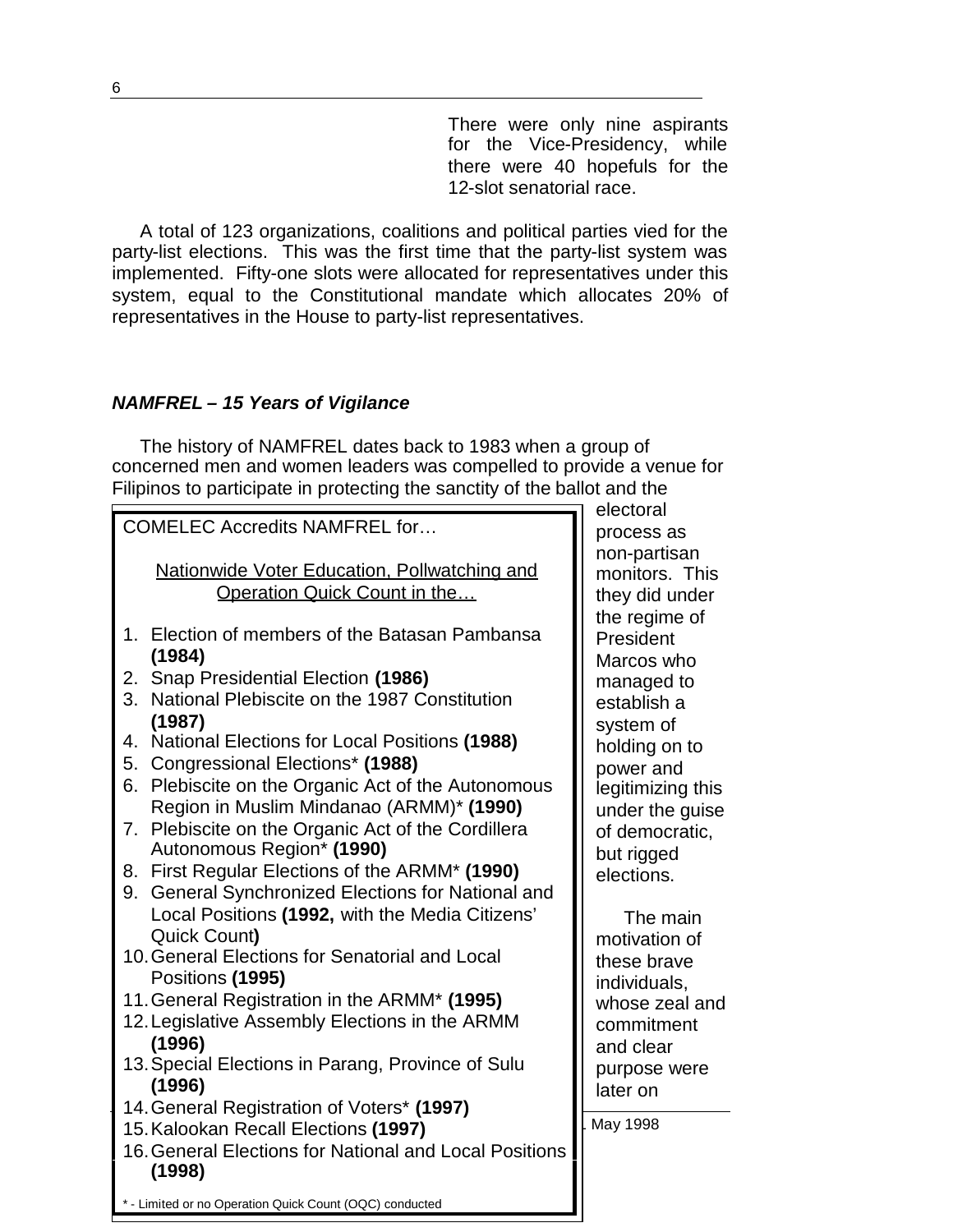mirrored throughout the country by 500,000 volunteers, was to provide the atmosphere for people to express their true will through the ballot. NAMFREL, therefore, provided concerned citizens, who did not want to align or support a political party or candidate, to still participate in the process by ensuring safe and peaceful balloting and counting of votes. This they did without regard as to who would win because they believed that the people's mandate would prevail for as long as the elections were clean and honest.

NAMFREL evolved as a reflection and continuation of a tradition of many citizens' groups that have worked to preserve the sanctity of the ballot for the past 47 years. Many of the officers and participating organizations were the same ones that campaigned vigorously for electoral reforms in the past under the banners of the New Registrations Campaign Committee (NRCC) and the Citizens National Electoral Assembly (CNEA). Other organizations with which NAMFREL can trace its roots include the National Organization for Information and Civic Education (NOISE), the National Citizens Constitutional Convention Movement (NCCCM), and the Citizens National Committee on Referenda, Plebiscite and Elections (CINACORPE).

As a voluntary non-partisan, non-governmental organization, NAMFREL is funded neither by the government nor by any political party or partisan institution. It secures financial contributions from many civicminded citizens and organizations that support the mission of NAMFREL.

The main forms of NAMFREL intervention are:

- assisting the COMELEC in the conduct of voter information programs;
- monitoring the conduct of voting, counting of the ballots and canvassing of votes; and
- conducting the Operation Quick Count.

NAMFREL's operational group is made up of municipal, city and provincial chairpersons and National Council members supported by participating organizations. It is the combination of time, talent, treasure and tenacity of these volunteer individuals and organizations that allow NAMFREL to perform its duty.

NAMFREL secures accreditation from the COMELEC to be its citizens' arm in order to be in a position to effectively assist the institution in the performance of its duties. To date, NAMFREL has been accredited by the COMELEC in 16 electoral or similar exercises, including several plebiscites and registrations of voters.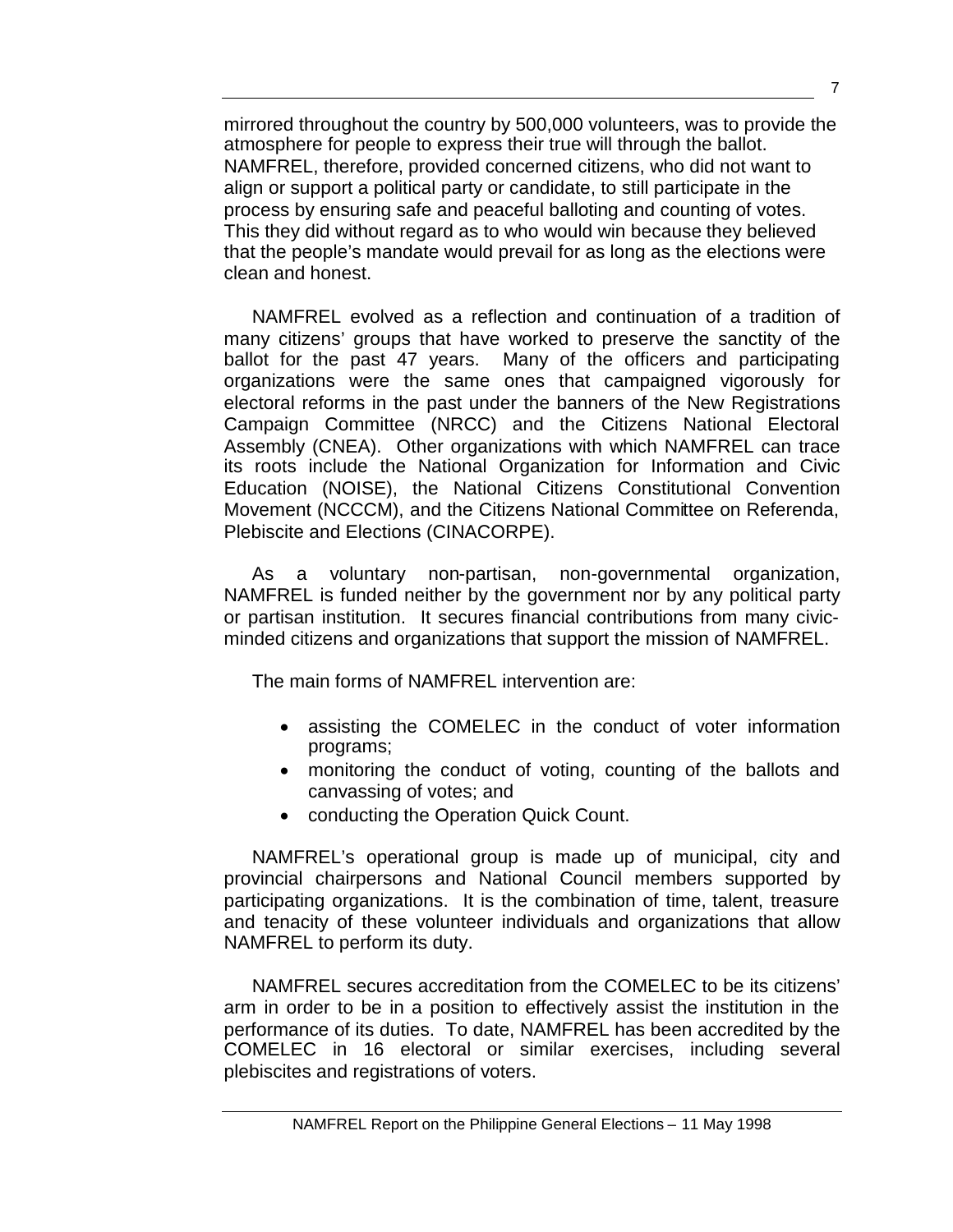From 1996 to 1998, NAMFREL embarked on an aggressive campaign for the passage and implementation of the law that will modernize the counting and canvassing of votes nationwide.

On December 22, 1997, former President Fidel V. Ramos signed Republic Act 8436 -- "*The Election Automation Law*." This law will forever change the way elections will be conducted in the country and will liberate the voters and teachers from the tedious process of voting, counting and canvassing of votes. Furthermore, the *dagdag-bawas*<sup>1</sup> that happened in the 1995 elections will be totally eliminated.

In the 15 years of continuous existence of NAMFREL, volunteers have worked as trainers, election observers and administrators and resource persons in 24 countries.

#### *NAMFREL's Engagement in the 1998 Elections*

*Seeking Accreditation from the COMELEC*

On 9 September 1997, NAMFREL filed before the COMELEC its Petition for Accreditation as Citizens' Arm of the COMELEC to Conduct an Operation Quick Count (OQC) in Connection with the Elections on May 11, 1998. The prayer of NAMFREL was:

"*Republic Act 8173 provides 'the sixth copy (of the election return) to a citizens' arm authorized by the Commission to conduct an unofficial count*

*a) NAMFREL, therefore, is seeking for the accreditation as the citizens' arm of the Commission in connection with the General Elections on May 11, 1998 with the responsibility to organize, manage, operate, and be accountable for the Operation Quick Count, including reporting of the results obtained from the sixth copy of the manually prepared official election return and/or the computer printed election return generated by the ballot counting machine, as prescribed by Sec. 6 of Republic Act 8173, duly authenticated by the board of election inspectors or the appropriate authority as determined by the commission.*"

<sup>1</sup> *Dagdag-bawas –* a form of election fraud in which a certain number of votes are added to those of one candidate, while subtracting the same total number of votes from another candidate, keeping the number of votes cast intact.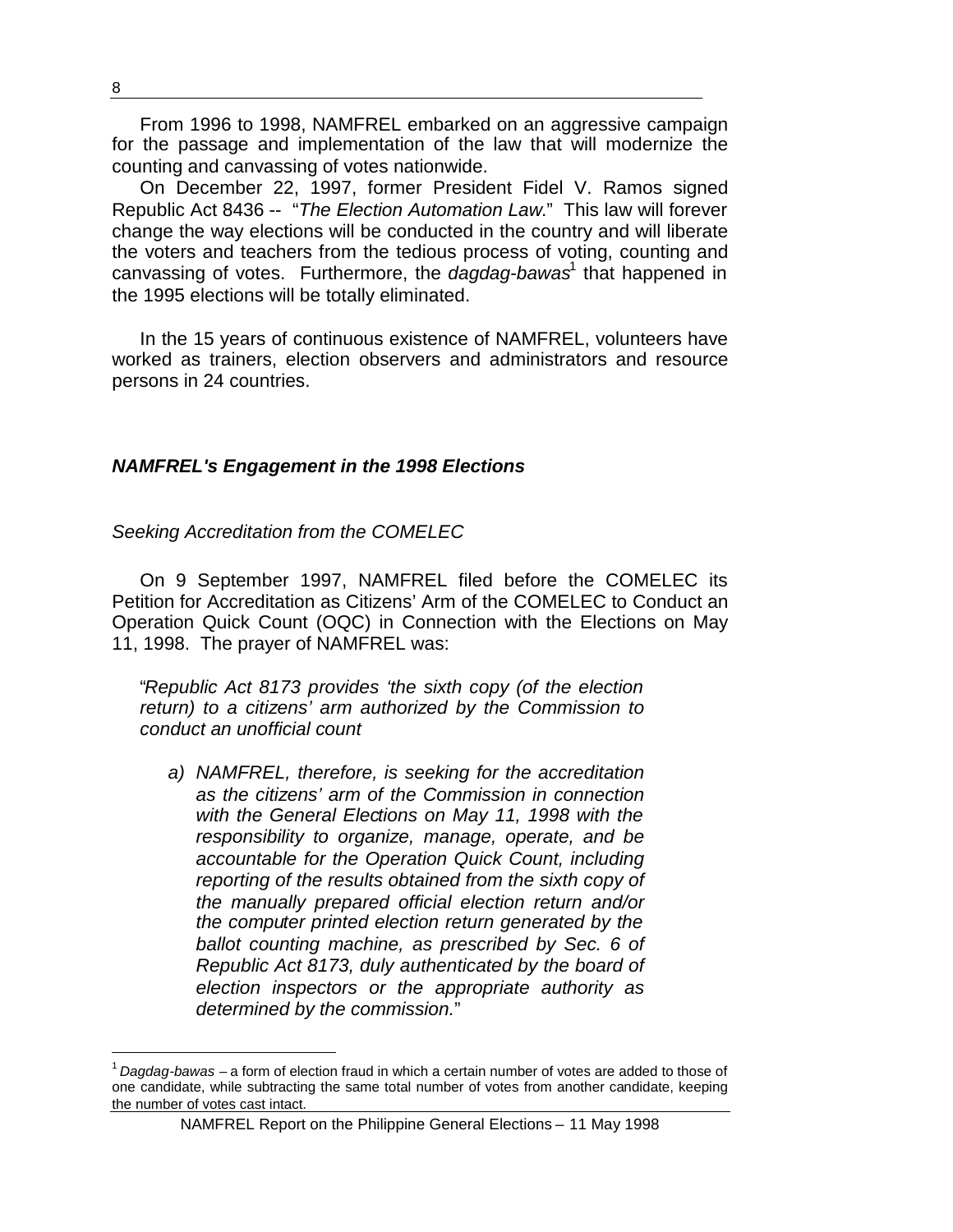On 10 March 1998, COMELEC approved a resolution with SPP No. 97-028 stating that "*(COMELEC) RESOLVE to accredit the National Citizens' Movement for Free Elections (NAMFREL) as a citizens' arm of the Commission nationwide…*"

However, the 10 March 1998 resolution contained stringent limitations imposed by the COMELEC on NAMFREL. One of the impositions (stated in Section "c", Item "e") was:

"*That (NAMFREL) shall divest itself of officers and trustees (except as advisers), and other employees who are members of the clergy or ecclesiastics and religious of* whatever sect, X X X, barangay<sup>2</sup> officials and kagawads<sup>3</sup>."

Such condition in the resolution on NAMFREL's accreditation was not stated in the COMELEC resolution that accredited as citizens' arm of the poll body the Parish Pastoral Council for Responsible Voting (PPCRV), whose responsibility was to "*conduct pollwatching functions in the precincts, including assistance to voters and in the canvassing of the votes.*"

The other imposition was (stated in Section "c", Item "f"):

"*That (NAMFREL) shall submit to the Commission a list of its responsible officials, trustees and other officers constituting its board of trustees, governors or directors, and other officials and there shall be no changes therein without the approval of the Commission*."

After a Partial Motion for Reconsideration filed by NAMFREL on 11 March before the COMELEC, and several letters of concern from various organizations and sectoral groups supporting NAMFREL, the COMELEC handed an Amended Resolution that revised Section "c," Item "e." The amended provision read:

"*That (NAMFREL's) members shall be non-partisan citizens of the Philippines without regard to religious affiliation*…"

However, the ban on *barangay* officials and *kagawads* from being members of NAMFREL was still operative.

<sup>2</sup> *Barangay* - village

<sup>3</sup> *Kagawad* - councilor

NAMFREL Report on the Philippine General Elections – 11 May 1998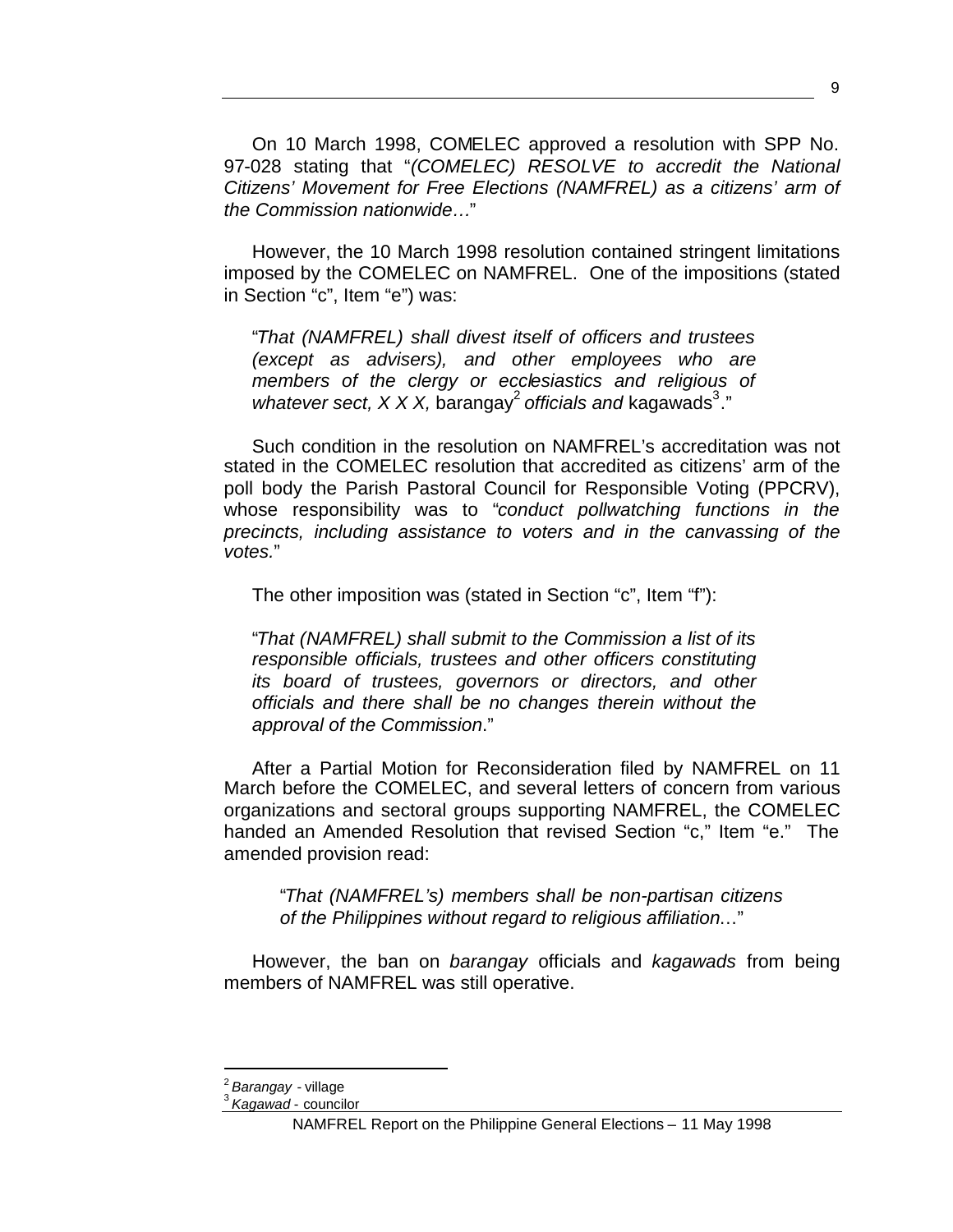After several meetings with the COMELEC, the Commission issued on 31 March a Second Amended Resolution that finally revised Section "c," Item "e" to read as follows:

"*That (NAMFREL's) members shall be composed of nonpartisan citizens of the Philippines without regard to religious affiliation, sect or denomination. Members of deputized agencies, members of political parties or NGOs with political arm or involved in party-list organizations shall not be eligible;* barangay *officials and* kagawads *are covered by the prohibitions under Res. No. 2980 dated January 30, 1998*."

# *Core Operations*

The objectives of the NAMFREL Operation Quick Count were:

- 1) To provide the public with early and accurate (unofficial) election results; and
- 2) To minimize cheating and deter the manipulation of results.

These meant that NAMFREL at the national level would tally the results of the elections for national positions – President, Vice-President, Senators and Party-List representatives. Provincial and municipal NAMFREL chapters at their option tallied the results of the local elections.

Operationally, NAMFREL volunteers would pick-up the  $6<sup>th</sup>$  copy of the election return (ER) from the BEIs, to which NAMFREL was entitled by law to use in the  $OQC$ . The  $6<sup>th</sup>$  copies would then be brought to the municipal/city or provincial counting centers, tabulated, and the running total transmitted to the National Tabulation Center or NTC (at La Salle Greenhills). The various reports received from the counting centers by the NTC would then be consolidated to arrive at the national total that would then be released to the public through the media.

Organizationally, NAMFREL activated its chapters in the 1,608 cities and municipalities throughout the country through the 78 provincial chapters. The municipal or city chapters were tasked to field polling place supervisors who would take charge of the schools and the volunteers who would pick-up the election returns from each precinct in the school. All volunteers were issued NAMFREL OQC '98 identification cards and those volunteers who would collect the  $6<sup>th</sup>$  copy of the election returns were designated by the COMELEC as "*NAMFREL Deputy Authorized to Collect the 6th Copy of the Election Return*." NAMFREL was able to mobilize a total of 250,000 volunteers nationwide for the 1998 elections. (please see table of organization on page 11)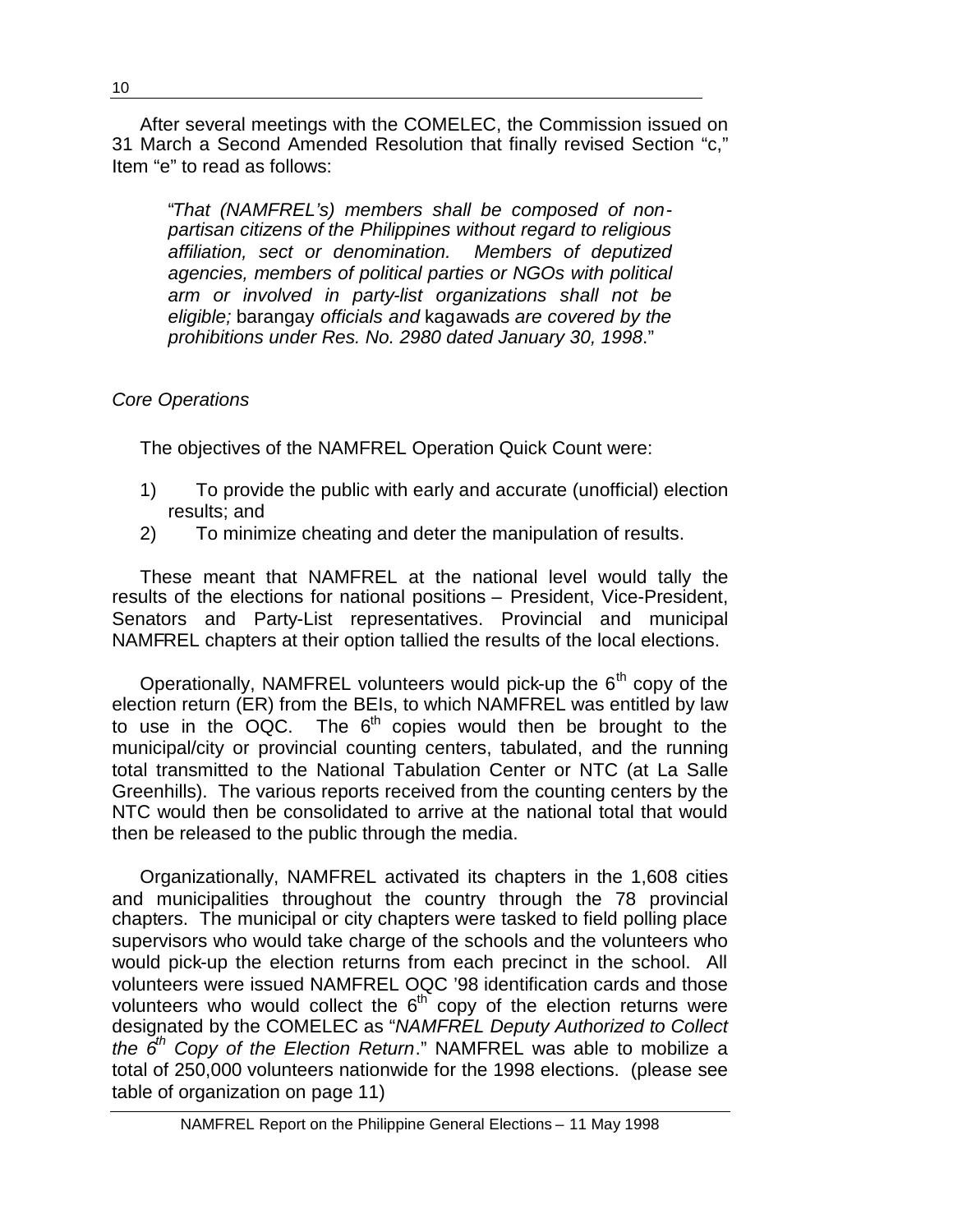Also included in the core operations was the liaison and coordination work by NAMFREL with the officers of the COMELEC and with the officers of the Commission's deputized agencies. At the voting center level, this relational task was done by the NAMFREL Polling Place Supervisor and by his or her volunteers with the school's (voting center) principals and

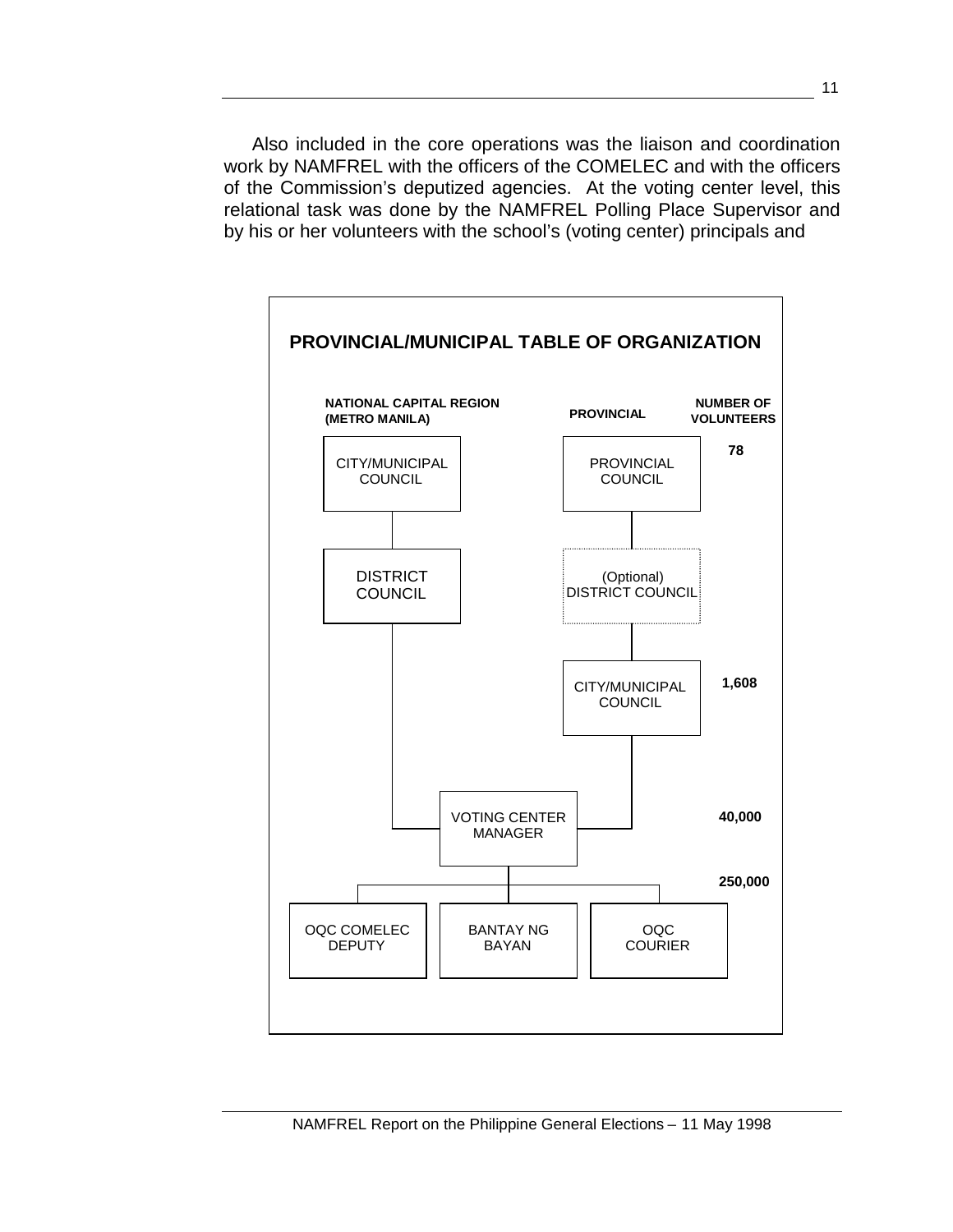election assistants. This networking and liaison work was also reflected at the provincial level, some at the regional level, and at the level of the Commissioners and their head-office-based senior staff and other COMELEC officials.

At the national level, the coordination with the military and the COMELEC was done through a pre-election Command Conference. It was through this conference that NAMFREL was able to present to the military and to the COMELEC its suggestions relating to the conduct of credible and peaceful elections.

Liaison work with the COMELEC also involved securing election data like the Project of Precincts, number of registered voters, list of voters, schedule of delivery of ballots and election paraphernalia, etc. In some cases the COMELEC, when training the BEIs, invited the NAMFREL volunteers for a general orientation on the voting and counting processes. In other cases, COMELEC tapped NAMFREL by deploying volunteers in critical areas to deter commission of fraud.

#### *NAMFREL as Member of the Ballot Printing Committee*

NAMFREL was made a member of the Ballot Printing Committee through COMELEC Resolution No. 2947 dated 19 September 1997. This resolution gave authority to the Ballot Printing Committee to "*exercise…supervision and control over the printing and safekeeping of official ballots and forms of election returns for use in the national and local elections on May 11, 1998*."

There were four members of the committee with Commissioner Julio F. Desamito as Chairperson and Director Mamasapunod M. Aguam as Vice Chairperson. The other two members were a representative from the Commission on Audit and Telibert Laoc, Executive Director of NAMFREL.

NAMFREL's potential to contribute in determining the security measures for the printing of the ballots and other accountable forms was limited since it was not included in the decision-making process despite the fact that it was a member of the committee. The only meeting in which NAMFREL was invited was on 20 January 1998 when the committee consulted the various political parties and COMELEC's citizens' arm in the storage of the dandy roll at the COMELEC head office.

NAMFREL sent volunteers to monitor the printing of ballots and other accountable forms at the National Printing Office and at the Philippine Information Agency in Quezon City. NAMFREL also deployed volunteers to monitor the printing of the election returns for national positions at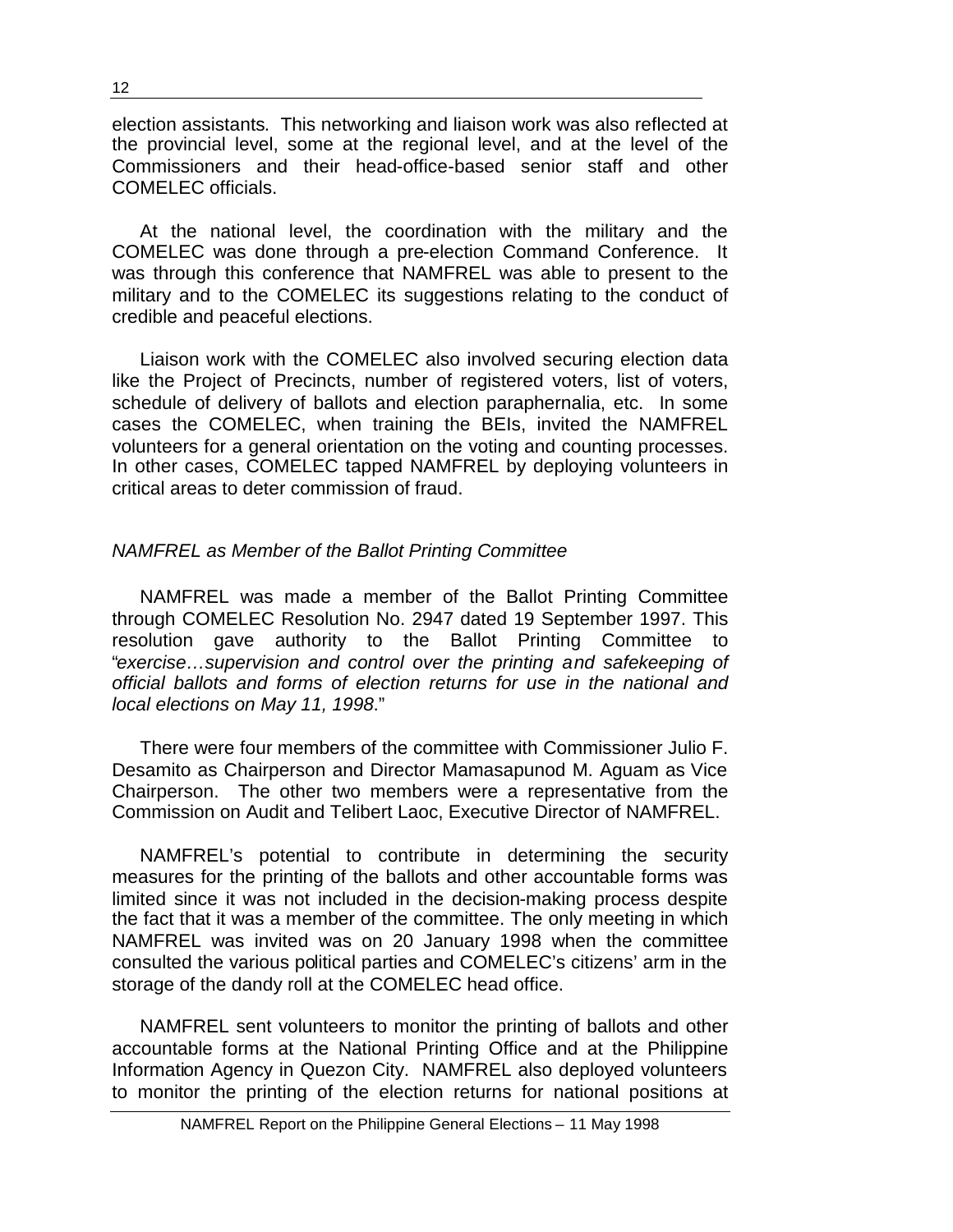Armvet Printing in Makati City. The volunteers observed the entire printing process on a 24-hour basis working in three shifts. This operation involved some 27 volunteers.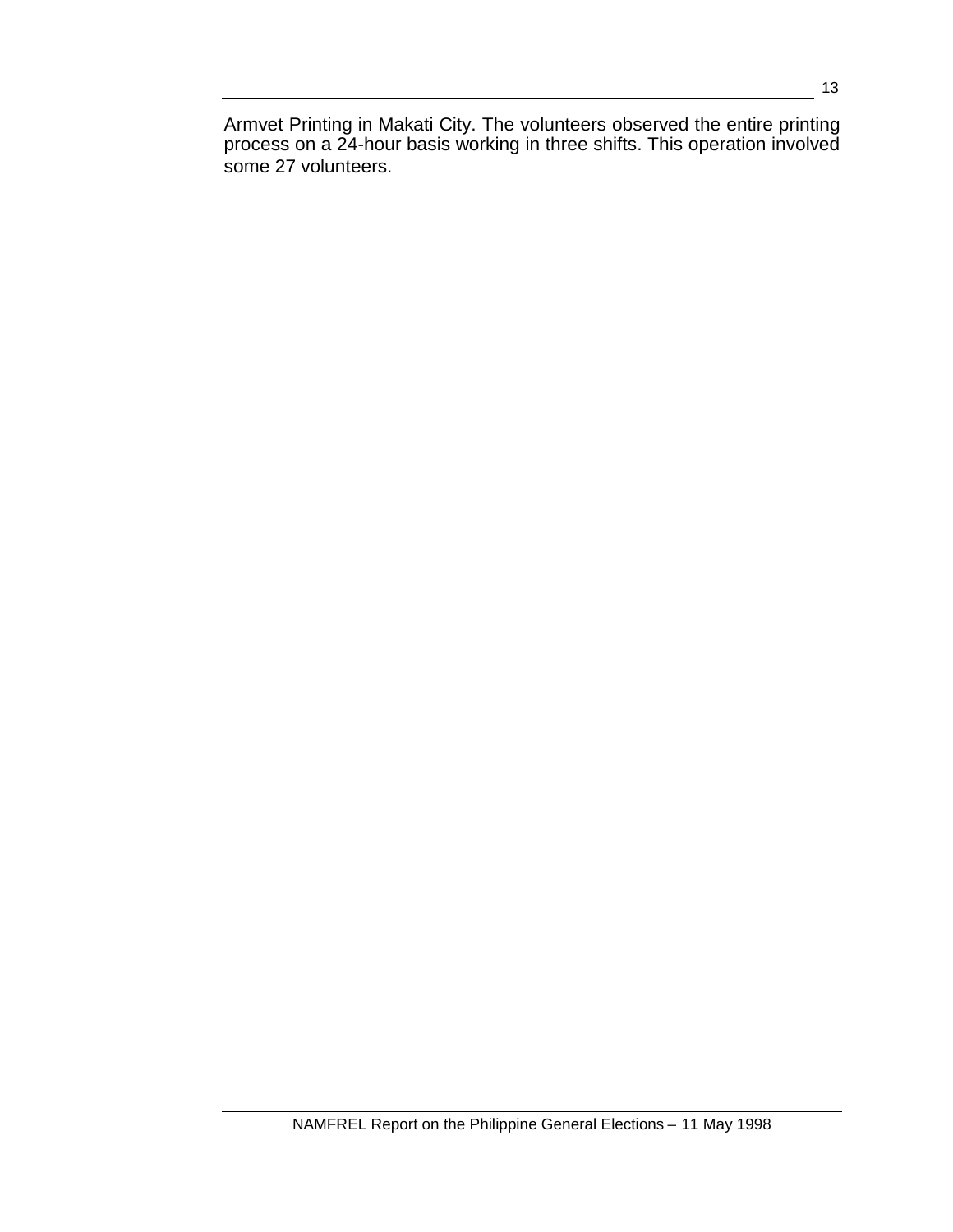# *A Declaration of Commitment among Organizations*

During the 1998 elections, NAMFREL worked with the Parish Pastoral Council for Responsible Voting (PPCRV), Voters' Organization -Training and Education Towards Clean, Authentic and Responsible Elections (VOTECARE) and the Integrated Bar of the Philippines (IBP). PPCRV and IBP were the other organizations accredited by COMELEC to be its citizens' arms for the 1998 elections.

NAMFREL forged a Memorandum of Agreement with the other three organizations. The memorandum established the form of collaboration between and among the four organizations.

PPCRV and NAMFREL, which were responsible for pollwatching and quick count respectively, pooled their manpower together in areas where one or the other had limited manpower. This allowed the full monitoring of the electoral process from voter information and education to pollwatching and conduct of the OQC. VOTECARE did not seek accreditation with the COMELEC to conduct voter education but it gave all its manpower, organization and logistical support to NAMFREL in almost all areas where the former was present.

IBP, which was accredited by the COMELEC to "*disseminate legal information about provisions of the law on elections…give legal counseling/assistance to various Board of Election Inspectors and Board of Canvassers, especially where COMELEC lawyers are not available*," provided legal assistance to NAMFREL and PPCRV.

Aside from NAMFREL, PPCRV and IBP, the Cebu Citizens' Involvement and Maturation in People's Empowerment and Liberation (C-CIMPEL) was also accredited by the COMELEC although its jurisdiction was limited within the Province of Cebu. C-CIMPEL and NAMFREL also forged a memorandum of agreement which determined the form of cooperation between the two organizations. The organizations combined their resources to ensure clean and honest elections and they specified each other's area of responsibility: NAMFREL in the conduct of the OQC and C-CIMPEL in voters' education and pollwatching.

Two television networks also sought accreditation as citizens' arm of the COMELEC to conduct an unofficial count of the results for the 1998 elections. However, they were denied by COMELEC and were advised instead to coordinate with NAMFREL.

The People's Television Network, Inc. filed a petition to be allowed to "*receive one (1) copy of the election returns and/or obtain results at the*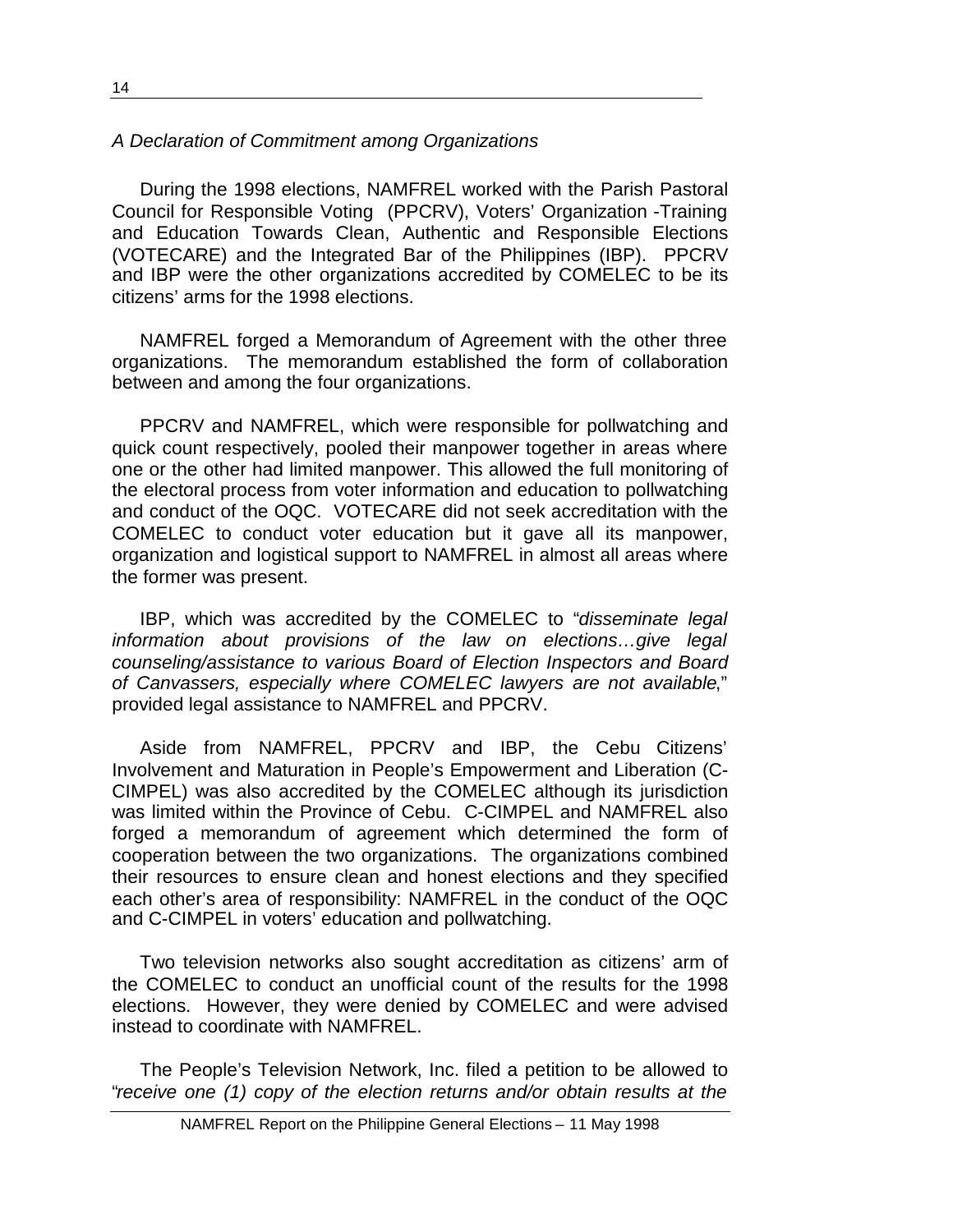*precincts level using PTV's own form and designate one (1) watcher at pre-selected polling places*" as a citizens' arm of the COMELEC. In a resolution dated 11 March 1998, the network was authorized by the Commission to "*link up with NAMFREL for purposes of the media-based operation quick count…in line with its (NAMFREL's) authority to organize, manage, operate and conduct as (sic) media-based quick count*."

The same judgment was rendered by COMELEC in an order dated 27 April 1998 with regard to the Associated Broadcasting Company's Petition for Deputation.

# *Operational and Administrative Preparations - National Secretariat*

# Pre-Election National Assembly - 07 March 1998

Over 100 provincial and NCR chairpersons and OQC chairpersons gathered together in a one-day national assembly to finalize operational plans on the conduct of the Operation Quick Count. Representatives from the different participating organizations of NAMFREL were also present to help enhance the conduct of the OQC by providing manpower, logistical, and other forms of support to the provincial chapters. This conference was held at the EDSA Shangri-la Hotel in Mandaluyong City.

A memorandum issued by the NAMFREL National Executive Director to the provincial and National Capital Region chairpersons and coordinators on 14 March 1998, summarized the discussions during the Pre-Election National Assembly:

"*1. Agreement for coordination among NAMFREL, PPCRV, VOTECARE Volunteers - The agreement for coordination among NAMFREL, PPCRV, and VOTECARE volunteers clearly delineates the functions of each group.*

*VOTECARE's primary mission shall be Voter Education before and after elections. During elections, VOTECARE Volunteers shall join NAMFREL for purposes of the Quick Count or PPCRV for Pollwatching, wearing the appropriate ID of either NAMFREL or PPCRV.*

*PPCRV's primary mission shall be pollwatching, which shall encompass the periods before, during, and after the actual voting periods to include witnessing the counting at the precinct level and the canvassing at the municipal/city, and provincial level.*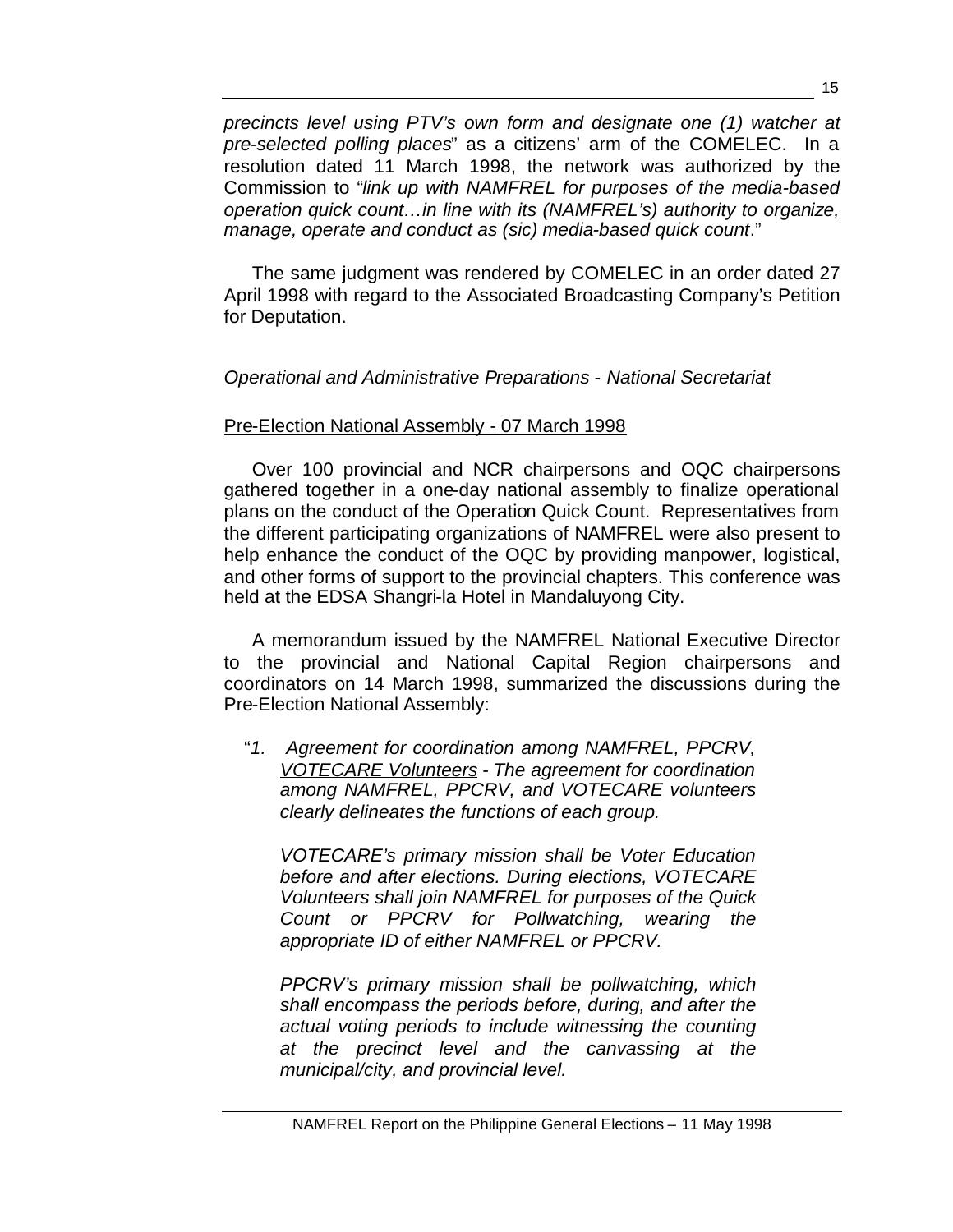*NAMFREL's primary mission shall be the conduct of Operation Quick Count. The functions covered here encompass the witnessing of the counting at the precinct level; picking up of Election Returns from the BEI; transporting the Election Returns to the NAMFREL Tabulation Center; actual tabulation and transmission to OQC Center at La Salle Greenhills; picking up of the Municipal/City Certificates of Canvass and Provincial Certificates of Canvass for cross-checking against* dagdag-bawas*; and posting of results. Please take note that all these functions require a volunteer to wear a NAMFREL ID and to report to the City/Provincial chairperson.*

*In any area or function where one group is short of volunteers, the other group will second or endorse its volunteers to the first group and ask its volunteers to wear the appropriate ID and report to the appropriate chairperson (e.g., PPCRV for Pollwatching and NAMFREL for Quick Count). All Quick Count data will have to be tabulated and processed at the NAMFREL Tabulation Center.*

*2. Operation Quick Count (OQC) - Operation Quick Count shall cover both the national positions (President, Vice President, Senators, and Party-List organizations) and local positions (Congressmen down to Municipal Councilors). The source document for the OQC will be the 6th copy of the official precinct results or the election returns, as mandated by Republic Act 8173. Only national position data need to be transmitted and posted at OQC Center in La Salle Greenhills. Local position results will be posted locally by the Provincial and City Chairpersons. For purposes of making sure the count proceeds quickly, Chairpersons are advised to tabulate national data first since this still have to be consolidated with reports from all over the country.*

*Software for national positions will be prepared in DOS and Windows formats by mid-April. Minimum hardware requirements will be any personal computer with a 3.5 inch disk drive and 100 MB of hard disk capacity (basically a 386 or higher level PC). Software will also be prepared for local positions but will not contain the names of the local candidates. Chairpersons will have to have those names encoded at each locality.*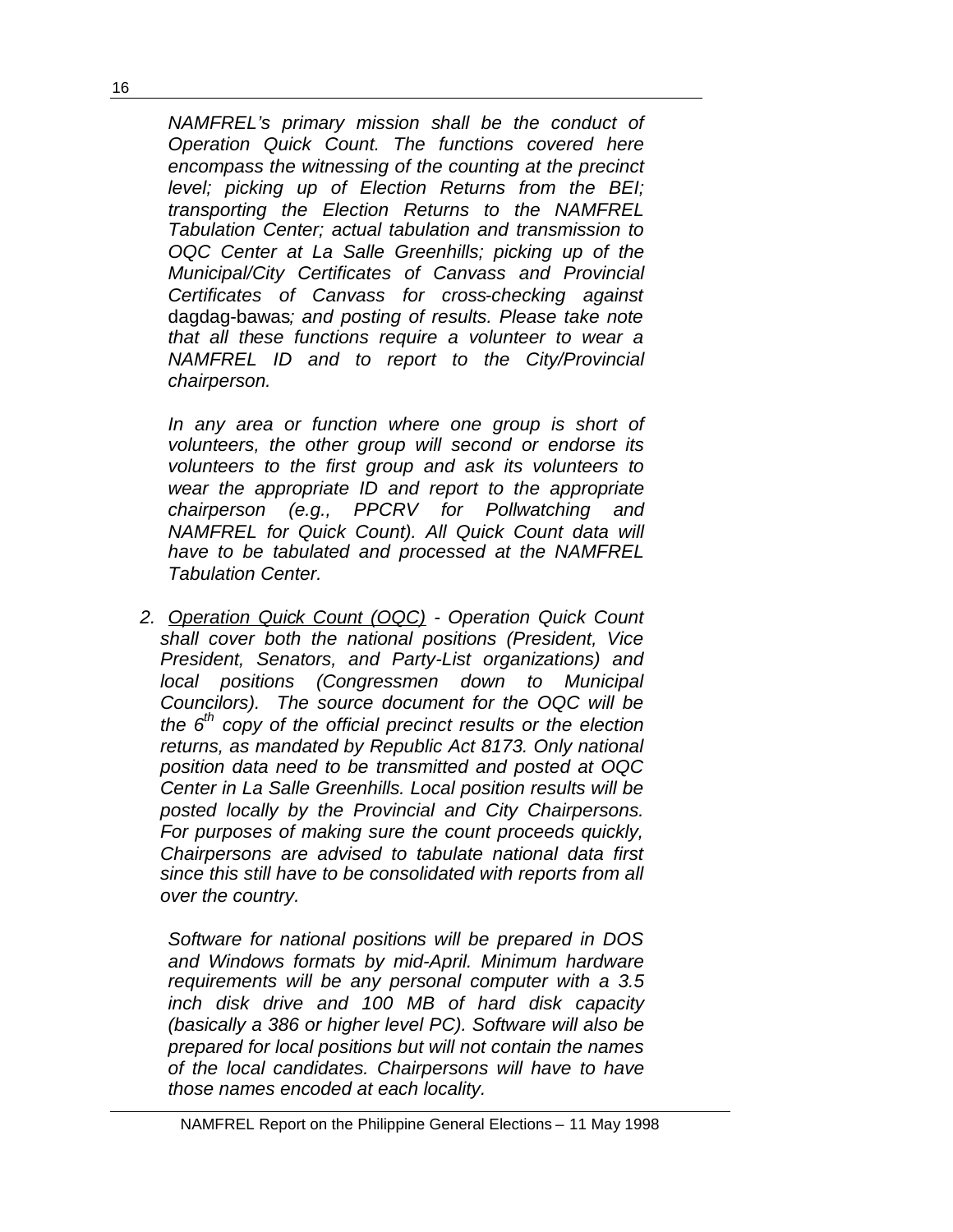*Please note that the OQC simulation is supposed to contain mistakes in the documents so as to train your volunteers how to spot mistakes. Please make sure to have a thorough discussion of the process before and after training.*

*3. Checking of Computerized Voters Lists - The Computerized Voters Lists are supposed to be posted at each municipal/city hall. Kindly advise all registered voters to check if their names appear on the list and if they are correctly spelled and assigned to the precinct where they registered. In the event that precincts have been split and a voter has been assigned to a new precinct, the voter should receive that notice in writing from the COMELEC.*

*As the exclusion/inclusion period has passed, this mechanism cannot be used to remove names from the list. If you feel that your local voters' list is padded and you can verify this through random house-to-house checks or some other means, your only recourse now is to place the suspected names on a watchlist and look out for those persons on election day and challenge them on voting day.*

- *4. Communication Facilities Survey - Kindly fill out the Communications Facilities Survey forms, which were distributed to all provincial chapter heads during the Assembly. This will enable us to determine what facilities must be made available at the National Tabulation Center in La Salle and the telephone numbers that will be used to receive messages from and send messages to each chapter during Operation Quick Count.*
- *5. Issuance of IDs - NAMFREL Volunteer IDs were issued at the end of the meeting. In issuing out the IDs in the field, kindly list down the names of your city/ municipal chairpersons as well as other volunteers to whom the IDs are issued. Chairpersons are also requested to please countersign the IDs so you can verify your own volunteers and cards. Kindly supply us a list of names as this will facilitate the preparation of certificates of appreciation and a roster of 1998 volunteers.*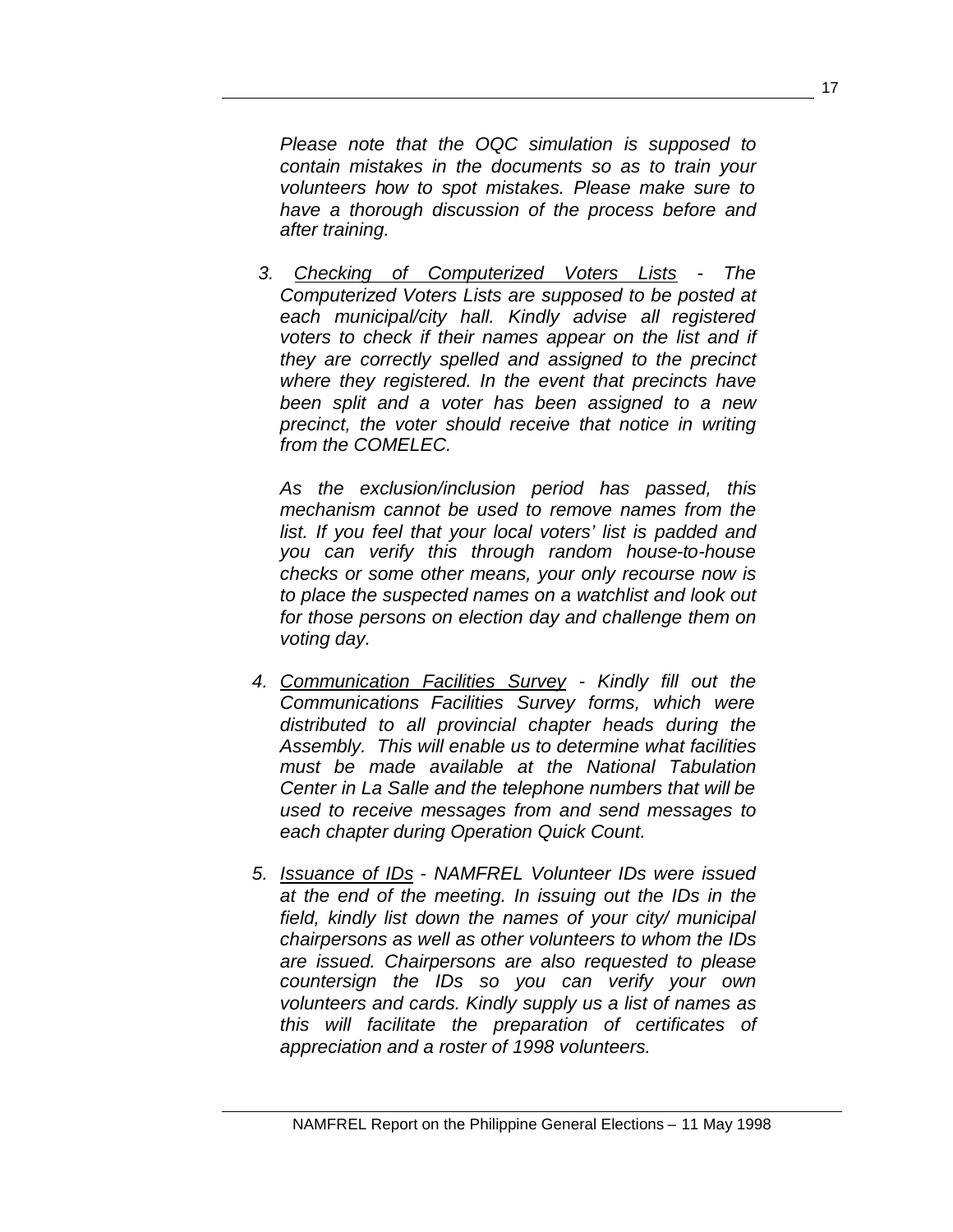- *6. Party-list System - We received a number of written questions about the Party-list System. Your training kits contained some limited information about the Party-list System. We shall try to gather more detailed information for dissemination to all chapters.*
- *7. Operation Against Dagdag-Bawas - There will be an audit of the official election returns, statements of votes by precinct, municipal certificates of canvass, statements of votes by municipality and the provincial certificates of canvass that will be received by NAMFREL in order to detect and prevent* dagdag-bawas*. Apart from the election returns, NAMFREL will also be entitled to the 4th copy of the certificates of canvass at the municipal and provincial canvassing boards. The audit of the abovementioned forms will be undertaken by a volunteer group of accountants from the Philippine Institute of Certified Public Accountants or PICPA, in close coordination with the municipal and provincial chairpersons.*
- *8. Collection of Data on Number of Precincts, Number and Location of Voting Centers, and other Information from the COMELEC - After the General Registration in June last year and under the Continuing Registration System, the number of voters per precinct have been reduced from 300 (up until barangay elections in 1997) to 200. This means that there will be a new figure reflecting the number of precincts per municipality. Such information, together with the location of voting centers, is contained in a document referred to as the Project of Precincts.*

*We suggest that the municipal and city chairpersons secure this list from their respective election officers. This data will be vital in determining the actual manpower and logistical requirements for the municipal OQC.*

*9. Coordination and meeting with the COMELEC, Department of Education, Culture and Sports (DECS) and Philippine National Police (PNP) officials - It will be best to already meet and establish linkages with your respective provincial election supervisors, DECS and PNP officials. You may wish to take up with them areas where the citizens' groups can assist in ensuring clean and honest elections. Such meetings can be replicated at the municipal level with your municipal chairpersons*

18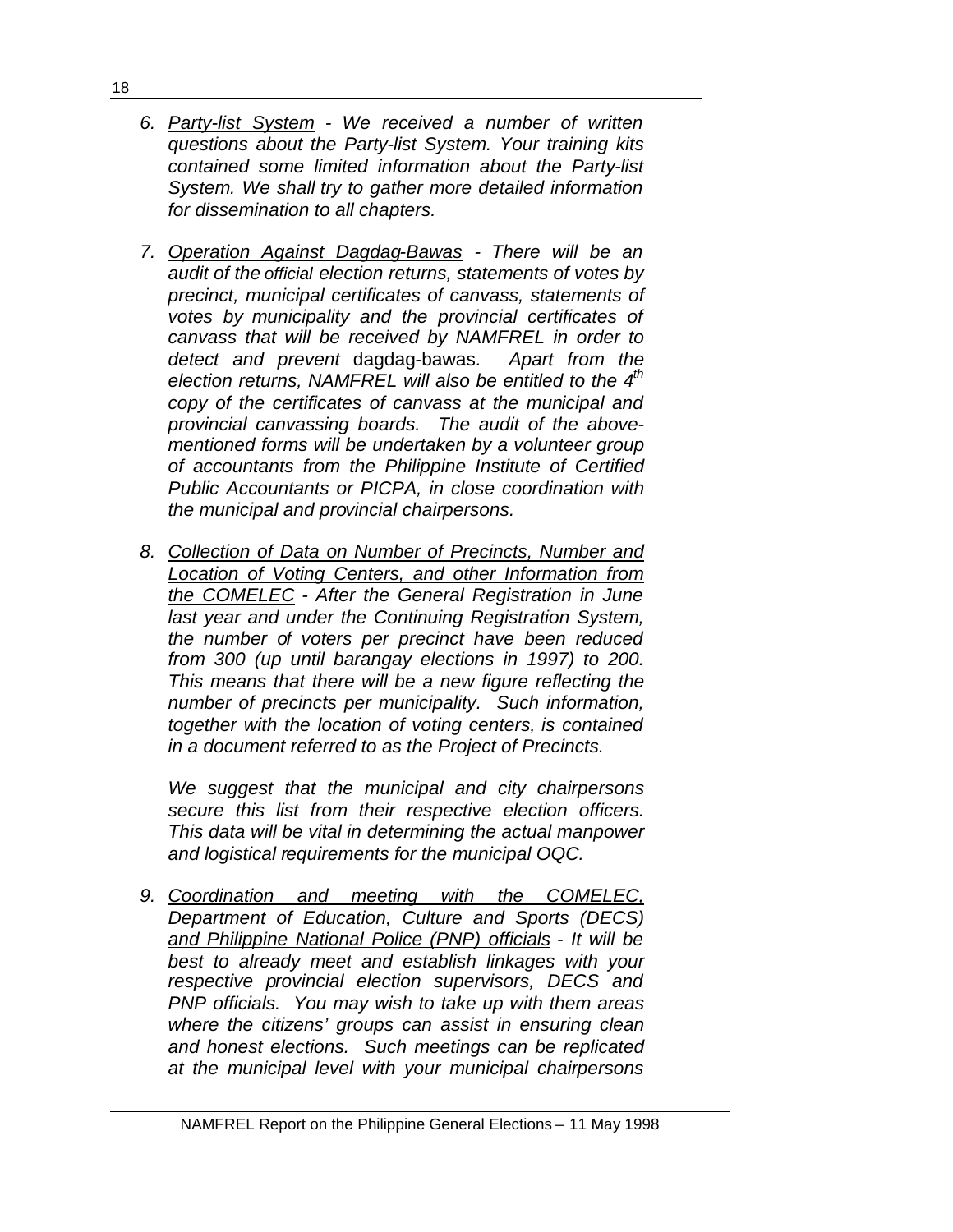*meeting with the election officers and the DECS and PNP counterparts.*

*It will also be good for the NAMFREL municipal chairpersons to ask his/her respective Voting Center Managers to already introduce themselves to the school principals and meet with the members of the BEI. The COMELEC will be conducting orientation seminars for the members of the BEI and it will be good for the NAMFREL municipal chairperson to be with his/her Voting Center Managers to ensure understanding of roles and that the teachers will make sure that the data on the 6 th copy of the election returns are legible."*

# Regional Conference for the Cordillera Administrative Region (CAR) - 28 March 1998

The plebiscite on the CAR coincided with the National Assembly; thus not all the chairpersons from the provinces of Abra, Apayao, Benguet, Ifugao, Kalinga and Mountain Province were present. This necessitated holding a conference for the chairpersons in the region.

# Various Regional and Provincial Meetings and OQC Training

The National Secretariat also deployed Regional Directors and council members to assist in strengthening and, where necessary, re-organizing provincial chapters, like in Bulacan, Rizal, Surigao del Sur, Misamis Occidental, Pampanga, and in the cities and municipalities in NCR like San Juan, Pasay City, Mandaluyong City, Muntinlupa, and Kalookan City.

NAMFREL Regional Directors were also deployed to the following provinces to conduct OQC training: La Union, Urdaneta (Pangasinan), Cagayan Province, Aurora, Batangas, Cavite, Palawan, Quezon, Rizal, Romblon, Camarines Norte, Masbate, Northern Samar, and Sultan Kudarat.

Also, an orientation and training seminar on the OQC was held on April 1998 at the ACCEED Conference Center in Makati City for the NCR Chapters including chapters from the nearby provinces.

#### Covenant for Clean and Honest Elections (with presidential candidates) - 2 May 1998

The Secretariat also organized a presidential forum where presidential candidates signed a Covenant for Clean and Honest Elections. This event was arranged in cooperation with COMELEC and GMA-7.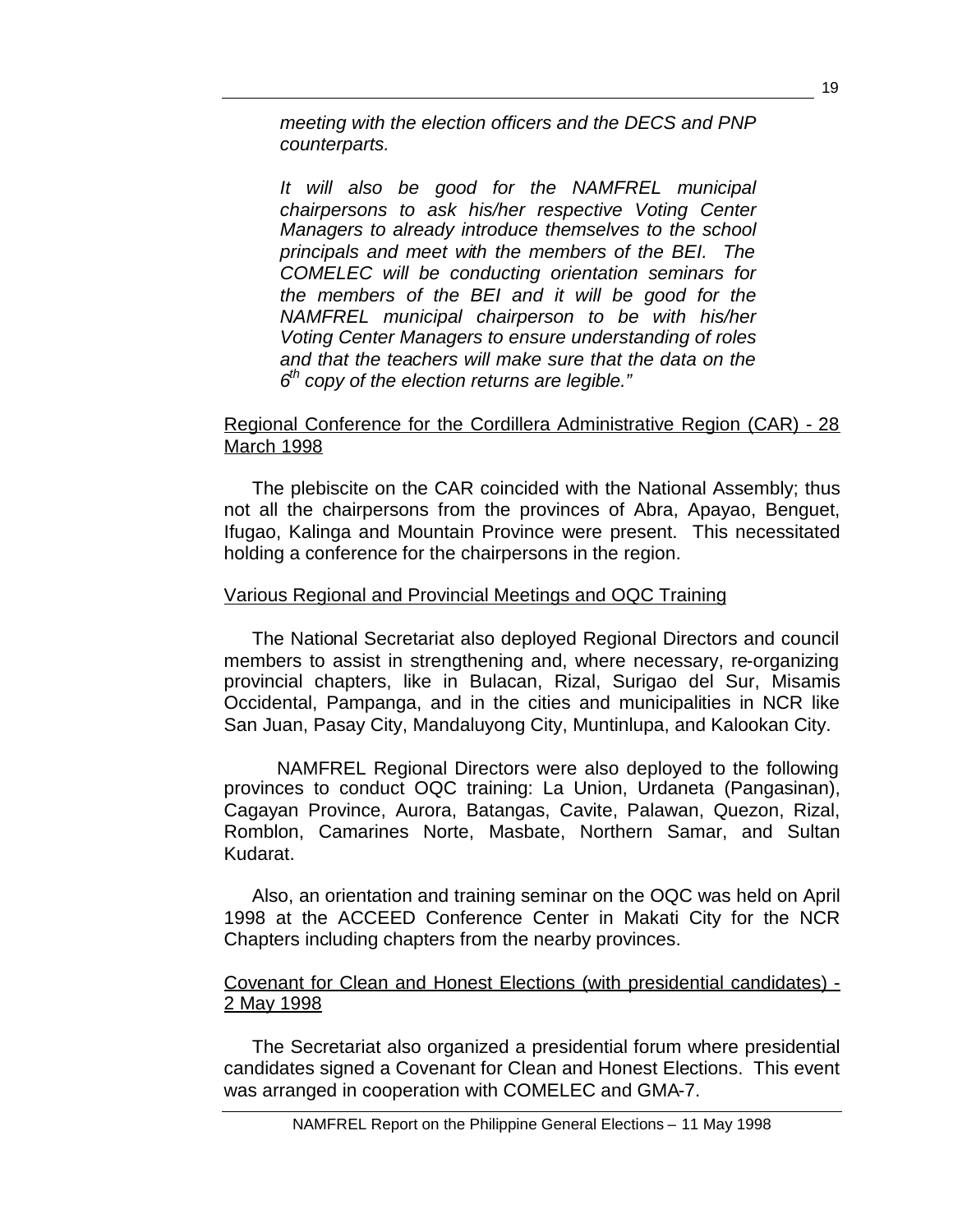|           | PLEDGE OF COMMITMENT FOR ALL<br>PRESIDENTIAL CANDIDATES                                                                                                                                                                                                                                                                                                                                                                                                                                                                                                                                                                                                                                                                                                                                                                                                                                                              |
|-----------|----------------------------------------------------------------------------------------------------------------------------------------------------------------------------------------------------------------------------------------------------------------------------------------------------------------------------------------------------------------------------------------------------------------------------------------------------------------------------------------------------------------------------------------------------------------------------------------------------------------------------------------------------------------------------------------------------------------------------------------------------------------------------------------------------------------------------------------------------------------------------------------------------------------------|
|           | It is with deep desire to serve only the highest interests of my people that I have<br>made myself available for election to the highest office of the land.<br>I have embarked on the rigors of this election campaign to win the mandate of the<br>sovereign Filipino people in the sincerest belief that I am best qualified for this office.<br>It is my personal conviction that the duties of the President of the Philippines can be<br>carried out fruitfully, legitimated and morally only through such a freely-given mandate<br>according to our present Constitution.<br>Therefore, in the interest of free and honest election this May 11,1998, and in the<br>highest interest of the Filipino people, I now freely manifest.<br>That I will serve as President of the Philippines if and only if I receive the mandate to<br>this office from the sovereign people through free and honest elections; |
| $\bullet$ | That I am not party to no plan or scheme to usurp this mandate by fraud, vote buying,<br>dagdag-bawas, coercion or terror;                                                                                                                                                                                                                                                                                                                                                                                                                                                                                                                                                                                                                                                                                                                                                                                           |
| $\bullet$ | That I will work for the prosecution and punishment of any person or group of persons<br>who would hurt me and the Filipino people by engaging in electoral fraud or terror to<br>advance my candidacy;                                                                                                                                                                                                                                                                                                                                                                                                                                                                                                                                                                                                                                                                                                              |
| $\bullet$ | That for the rest of the election campaign, I will continue to seek the mandate of the<br>people without engaging in mud-slinging, name-calling, baseless and damaging innuendo,<br>and character assassination:                                                                                                                                                                                                                                                                                                                                                                                                                                                                                                                                                                                                                                                                                                     |
|           | That on May 11, 1998, and beyond, I am committed to accepting the sovereign will of the<br>people as they express this through their votes and to support the candidate who receives<br>the mandate of the people.                                                                                                                                                                                                                                                                                                                                                                                                                                                                                                                                                                                                                                                                                                   |
|           | As we celebrate the Centennial of our independence, I yow to engage all my personal power<br>and influence to give our people what they most fervently desire and pray for today: clean,<br>honest, peaceful and credible elections on May 11, 1998.                                                                                                                                                                                                                                                                                                                                                                                                                                                                                                                                                                                                                                                                 |
|           | Signed, this 2 <sup>nd</sup> day of May, 1998 in Manila.                                                                                                                                                                                                                                                                                                                                                                                                                                                                                                                                                                                                                                                                                                                                                                                                                                                             |
| Signed:   | Jose C. De Venecia, Jr. (LAKAS-NUCD-UMDP-KAMPI), Santiago F. Dumlao, Jr. (Kilusan Para<br>sa Pambansang Pagpapanibago), Joseph E. Estrada (Laban ng Makabayang Masang Pilipino<br>- LAMMP), Raul S. Roco (Aksyon Demokratiko), Renato S. De Villa (Partido Para sa<br>Demokratikong Reporma-Lapiang Manggagawa Coalition - REPORMA), Alfredo S. Lim<br>(Liberal Party - LP), Emilio R. Osmena (Probinsya Muna Development Initiatives - PROMDI)<br>Miriam S. Santiago (People's Reform Party)                                                                                                                                                                                                                                                                                                                                                                                                                        |
|           | Witnesses:<br>Bernardo P. Pardo (Chairman, Commission on Elections), Jose S. Concepcion, Jr. (National<br>Chairman, National Citizens' Movement for Free Elections - NAMFREL)                                                                                                                                                                                                                                                                                                                                                                                                                                                                                                                                                                                                                                                                                                                                        |

#### Equipment Borrowed, Donations in Cash and in Kind

NAMFREL, through the National Secretariat, solicited various consumable materials and supplies, equipment, services and cash donations from a number of companies.

The donations received by the National Secretariat were appropriated for financial assistance (seed financing) to provincial chapters and NCR municipal and city chapters. The donations were used for the conduct of the pre-election assembly, travelling expenses, purchase of supplies, communication expenses, printing and shipping of training and OQC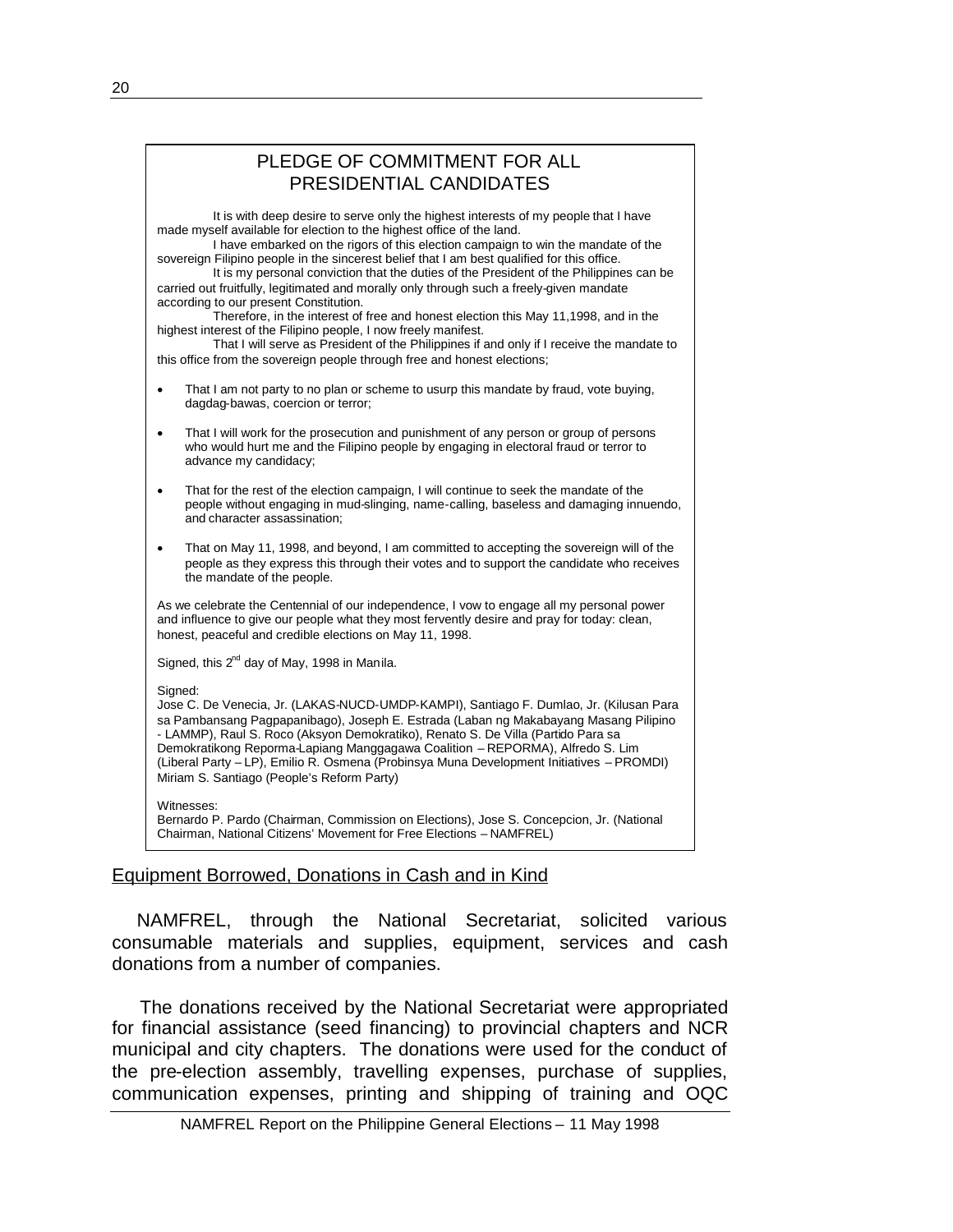materials, identification cards, etc. This fund was also used for the release of various full-page ads by NAMFREL, set-up of the National Tabulation Center (NTC) at La Salle Greenhills, meals for NTC volunteers, providing security in the NTC, and other expenses necessary for the conduct of the OQC nationwide.

Among the equipment that was lent to NAMFREL were mobile telephone units and pagers. These were distributed to the different chairpersons in the different areas in the country where the mobile telephone and paging companies had service coverage.

The National Secretariat was able to borrow two vans for transport of personnel, equipment and supplies for the entire duration of the election period. Companies lent NAMFREL photocopiers, mimeographing machines, telephones, computers, network servers, electric generator sets, uninterruptible power supply, video wall, TV sets, facsimile machines, two-way radios, water dispensers, and a host of other equipment.

Among the professional services received by NAMFREL from its various supporters were: website hosting and maintenance, e-mail and internet access services, designing and lay-outing of various ads, designing and printing of a variety of materials, telegram and fax, installation of telephones and telephone lines in the NTC, National Secretariat office and in the provinces, courier and messengerial services, etc.

# *Operational and Administrative Preparations- Provincial*

The NAMFREL provincial operations were on the whole organizational, i.e. all the work that was done to enhance the organization's ability to conduct the OQC. The breadth of this work covered the reactivation of municipal and city chapters to identification of new municipal chairpersons. Also included in the scope of work of the provincial chapter was the training of municipal chairs and municipal OQC chairs. The complementing activities, which were also crucial, covered networking and liaison work with sectoral organizations (like labor, youth, academe, business, religious, professional, etc.) to secure support for provincial NAMFREL operations.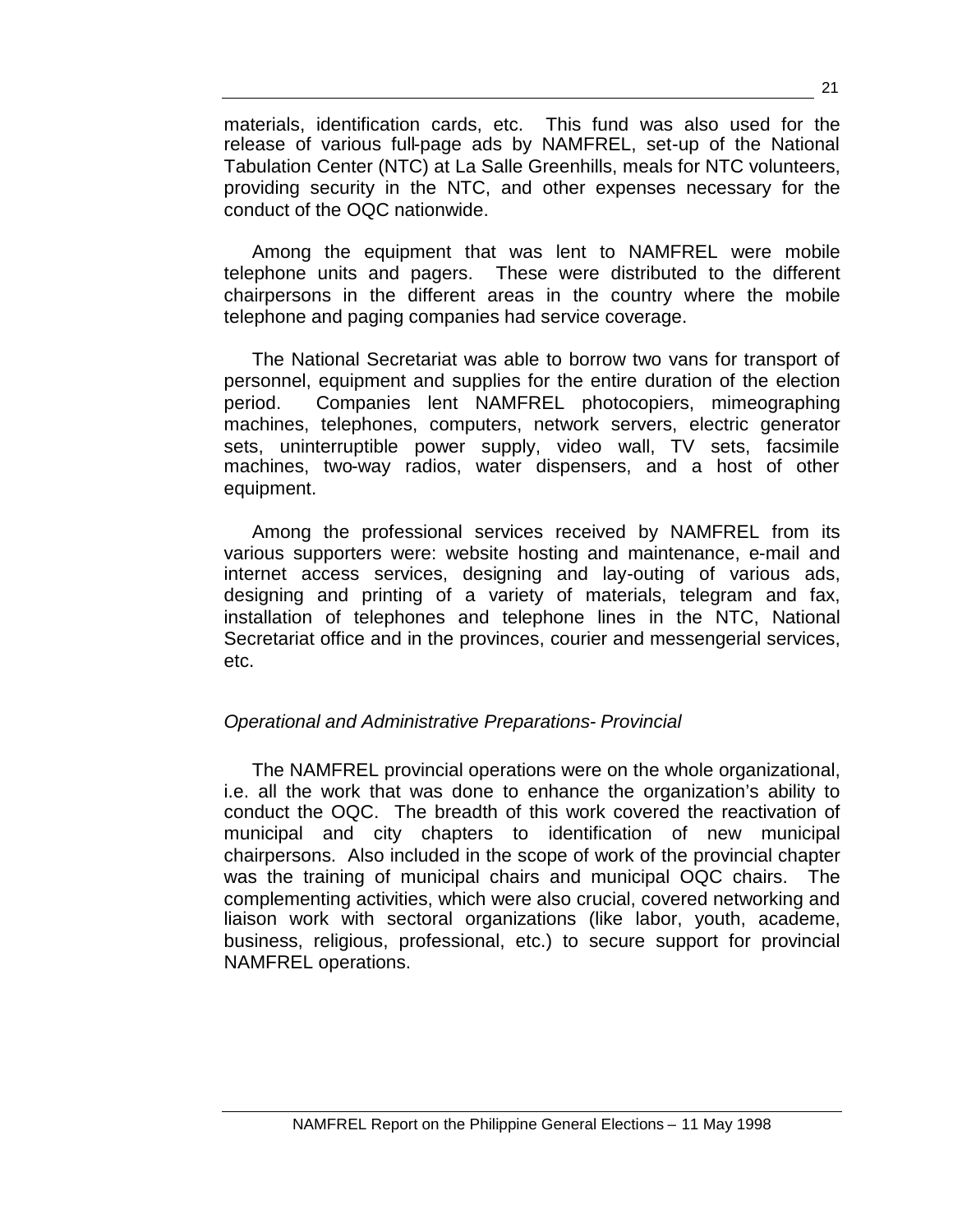# **NAMFREL- BY- NUMBERS**

**34,163,465** : The number of registered voters for the May 11 Election **27,259,385** : The estimated number of votes cast on Election Day

**15** : The number of years since NAMFREL was founded

**250,000** : The number of NAMFREL volunteers across the country

**250,000** : The number of NAMFREL volunteers insured by ISAP

**20** : The number of headquarters staff at NAMFREL

**77** : The number of NAMFREL provincial chapters (all provinces covered)

**120** : The number of local tabulation centers nationwide

**121,409** : The number of precincts tabulated as of May 18

**70.31** : The percentage of precincts tabulated as of May 18

**19,176,801** : The number of votes counted as of May 18

**177** : The number of phone lines installed at the National Tabulation Center

**8,040** : The estimated number of fax messages received at NAMFREL

**600** : The number of press passes issued at the National Tabulation Center

**71,516** : The number of visits to NAMFREL's website from May 11-18

**200,000** : The number of pagers which received NAMFREL reports

**2** : The number of NAMFREL volunteers who died in the 1998 Elections

**10** : The number of volunteers who have died since 1984

May 18, 1998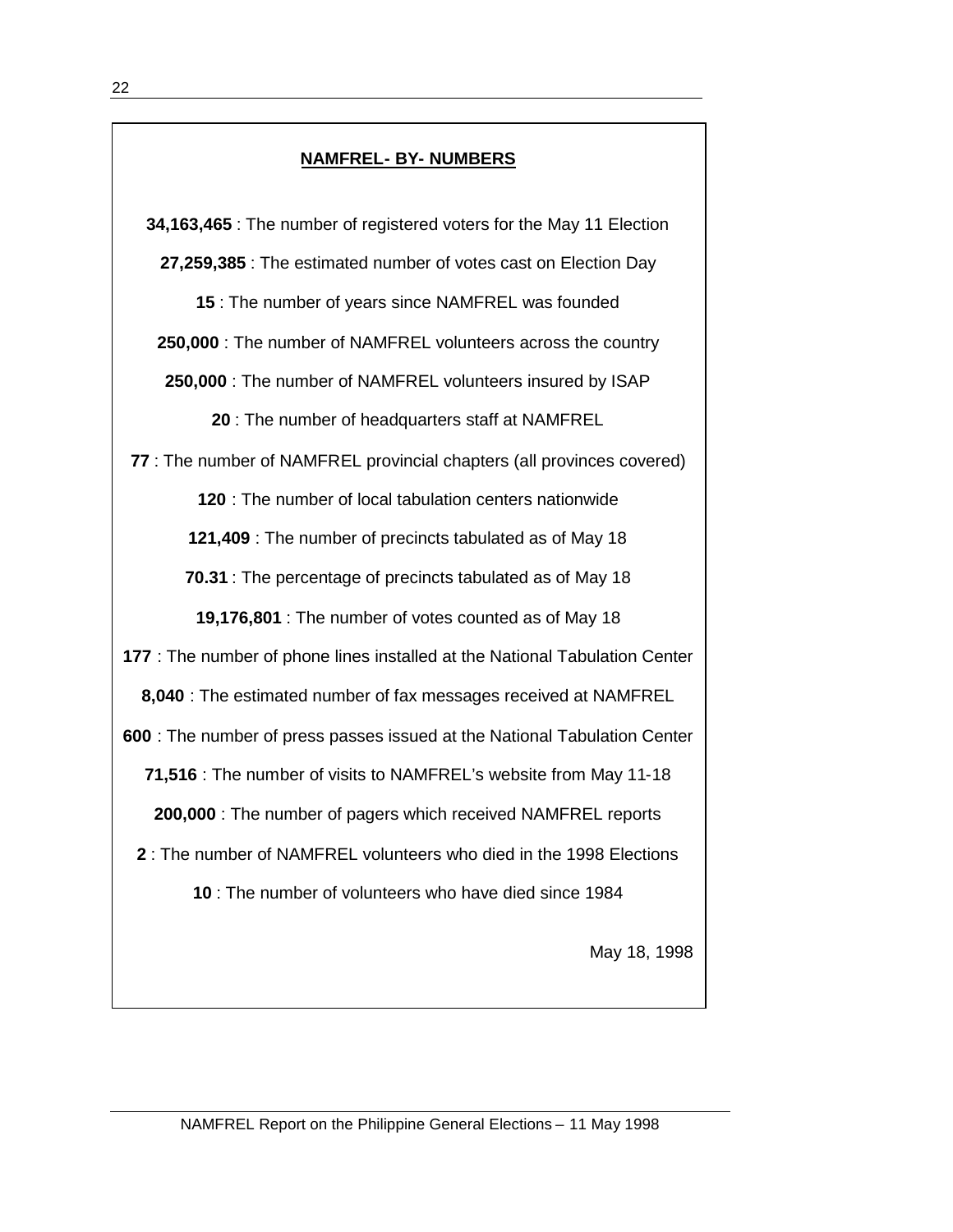| <b>Operation Quick Count Results</b> |
|--------------------------------------|
| on the May 1998 Elections*           |
| for President and Vice President     |

| <b>For President</b>      |           |
|---------------------------|-----------|
| Estrada                   | 8,239,823 |
| De Venecia                | 3,247,067 |
| Roco                      | 2,923,842 |
| Osmeña                    | 2,454,432 |
| Lim                       | 1,815,664 |
| De Villa                  | 1,028,854 |
| Santiago                  | 584,633   |
| Enrile                    | 297,801   |
| Marcos                    | 232,714   |
| Dumlao                    | 29,327    |
| Morato                    | 23,208    |
| <b>For Vice President</b> |           |
| Macapagal-Arroyo          | 9,624,397 |
| Angara                    | 4,380,991 |
| Orbos                     | 2,651,184 |
| Osmeña S.                 | 1,813,998 |
| Tatad                     | 582,548   |
| Sueno                     | 409,966   |
| Santiago I.               | 196,386   |
| Pacheco                   | 23,107    |
|                           | 19,555    |

*OQC Results, Conduct of the Counting of the Elections by the BEI, and Recovery of Election Returns by NAMFREL*

*Final results at the NTC*

NAMFREL closed the NTC at La Salle Greenhills on May 20. After nine (9) days of continuous operation, it was able to tabulate 22,270,104 votes from 79.25% or 136,967 of the total precincts nationwide. It had the largest coverage in regions II, CAR and VIII with 98.24%, 93.12% and 91.69% of coverage, respectively.

Except for the

ranking of Senatorial candidates who placed numbers 6, 7, 8, 20, 21, 22 (which was ranked in the NAMFREL count as 7, 8, 6, 21, 22, 20 respectively) there was no difference in the ranking of the top 24 candidates.

*Total OQC Coverage, Recovery of Election Returns (ER) and Final Results*

Before the May 1998 elections, NAMFREL estimated that it would be able to collect the election returns from 90% of the total number of precincts nationwide. Election returns from an estimated 10% of precincts would not be collected due to several reasons. Among these were: missing copy of ER for NAMFREL; the ER was placed inside the ballot box which cannot be retrieved without an order from COMELEC; and the absence of NAMFREL volunteers to collect the ER. Of the 90% collection, NAMFREL estimated that 10% would not be tabulated for the following reasons: discrepancies or inconsistencies in the votes in *taras*, figures and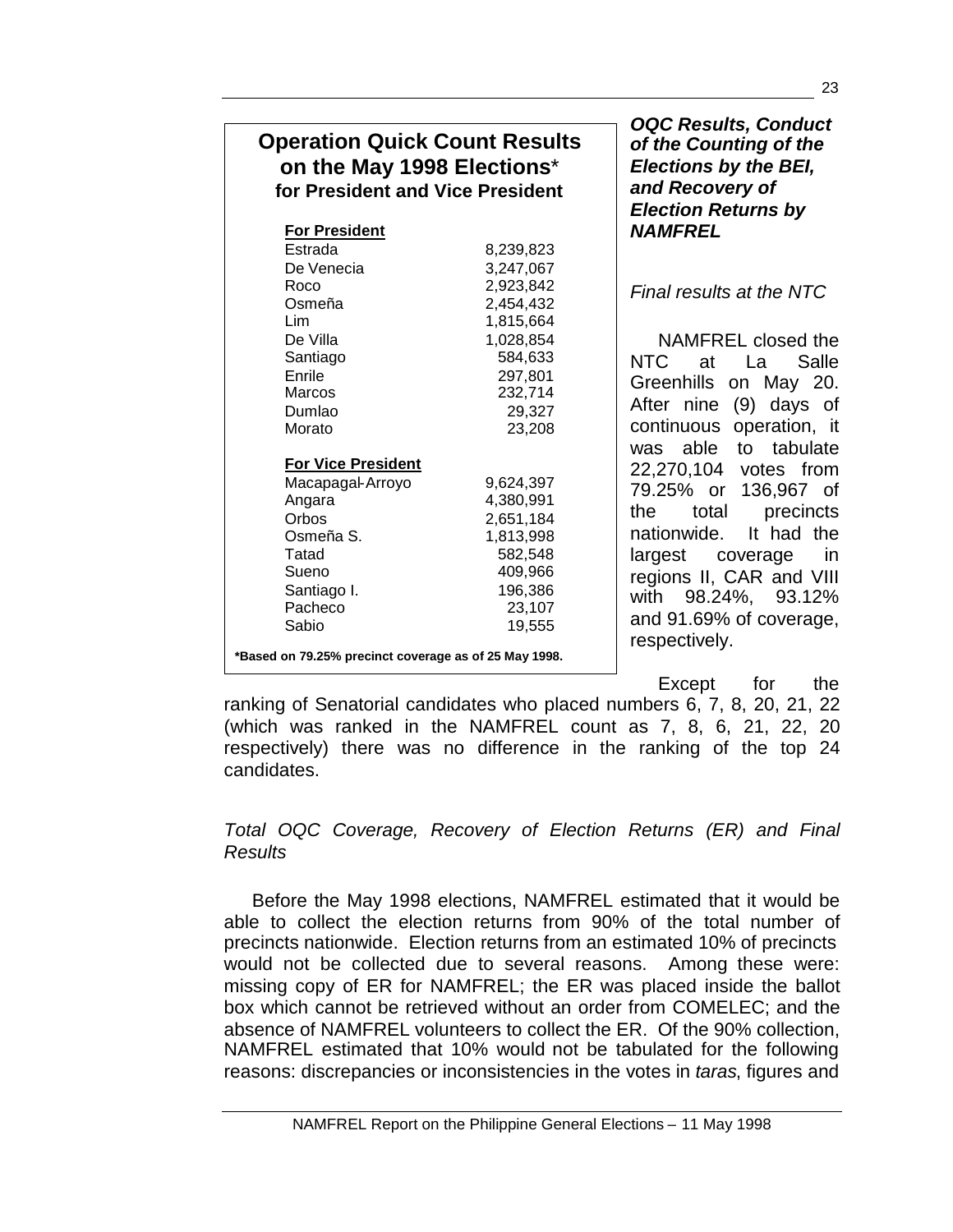words; the total votes cast exceed the number of registered voters in the precinct; and the ERs have missing pages.

The final results of the OQC showed that NAMFREL had tabulated 87.62% (from 151,421 precincts) of the total number of election returns. Results from the field still came in after the operations at the NTC closed on May 20. These results were tabulated at the National Secretariat Headquarters and the resulting coverage for the 1998 OQC was 87.62%.

| <b>SENATORS</b>                                                                        |               |                         |                         |                         |
|----------------------------------------------------------------------------------------|---------------|-------------------------|-------------------------|-------------------------|
|                                                                                        | COMELEC* RANK |                         | <i>NAMFREL</i><br>OQC** | RANK                    |
| Legarda-Leviste                                                                        | 14,560,542    | 1                       | 11,358,304              | 1                       |
| Cayetano                                                                               | 12,793,771    | $\overline{\mathbf{c}}$ | 10,032,069              | $\overline{\mathbf{c}}$ |
| Sotto                                                                                  | 11,229,075    | 3                       | 8,703,046               | 3                       |
| Pimentel                                                                               | 9,792,579     | 4                       | 7,821,303               | 4                       |
| <b>Barbers</b>                                                                         | 9,502,782     | 5                       | 7,514,031               | 5                       |
| Biazon                                                                                 | 9,151,472     | 6                       | 7,315,390               | $\overline{7}$          |
| Osmeña                                                                                 | 9,058,032     | $\overline{7}$          | 7,098,224               | 8                       |
| Ople                                                                                   | 8,760,064     | 8                       | 7,410,977               | 6                       |
| Jaworski                                                                               | 8,684,500     | 9                       | 6,898,869               | 9                       |
| Revilla                                                                                | 8,300,913     | 10                      | 6,644,008               | 10                      |
| Guingona                                                                               | 7,155,879     | 11                      | 5,663,390               | 11                      |
| Aquino-Oreta                                                                           | 7,008,651     | 12                      | 5,550,949               | 12                      |
| Pagdanganan                                                                            | 6,850,371     | 13                      | 5,518,129               | 13                      |
| Torres                                                                                 | 6,771,737     | 14                      | 5,336,684               | 14                      |
| Lagman                                                                                 | 6,665,600     | 15                      | 5,308,074               | 15                      |
| Rasul                                                                                  | 6,300,200     | 16                      | 5,099,224               | 16                      |
| Andaya                                                                                 | 5,598,683     | 17                      | 4,395,105               | 17                      |
| De Ocampo                                                                              | 5,577,047     | 18                      | 4,348,479               | 18                      |
| Abadia                                                                                 | 5,239,633     | 19                      | 4,125,490               | 19                      |
| Yorac                                                                                  | 4,457,030     | 20                      | 3,524,983               | 21                      |
| Gloria                                                                                 | 4,438,150     | 21                      | 3,508,931               | 22                      |
| Bagatsing                                                                              | 4,431,669     | 22                      | 3,563,337               | 20                      |
| Webb                                                                                   | 4,390,497     | 23                      | 3,507,300               | 23                      |
| Perez                                                                                  | 4,327,424     | 24                      | 3,480,850               | 24                      |
| *As of 6:16 pm, 26 May 1998.<br>**Based on 79.25% precinct coverage as of 25 May 1998. |               |                         |                         |                         |

#### *Analysis of OQC Results*

#### Voter Turn-out

The final results of the OQC reported a 72.52% turnout of voters for the 1998 elections. This means that 24,775,585 out of the 34,163,465 registered voters cast their ballots in 86.91% of precincts nationwide. Out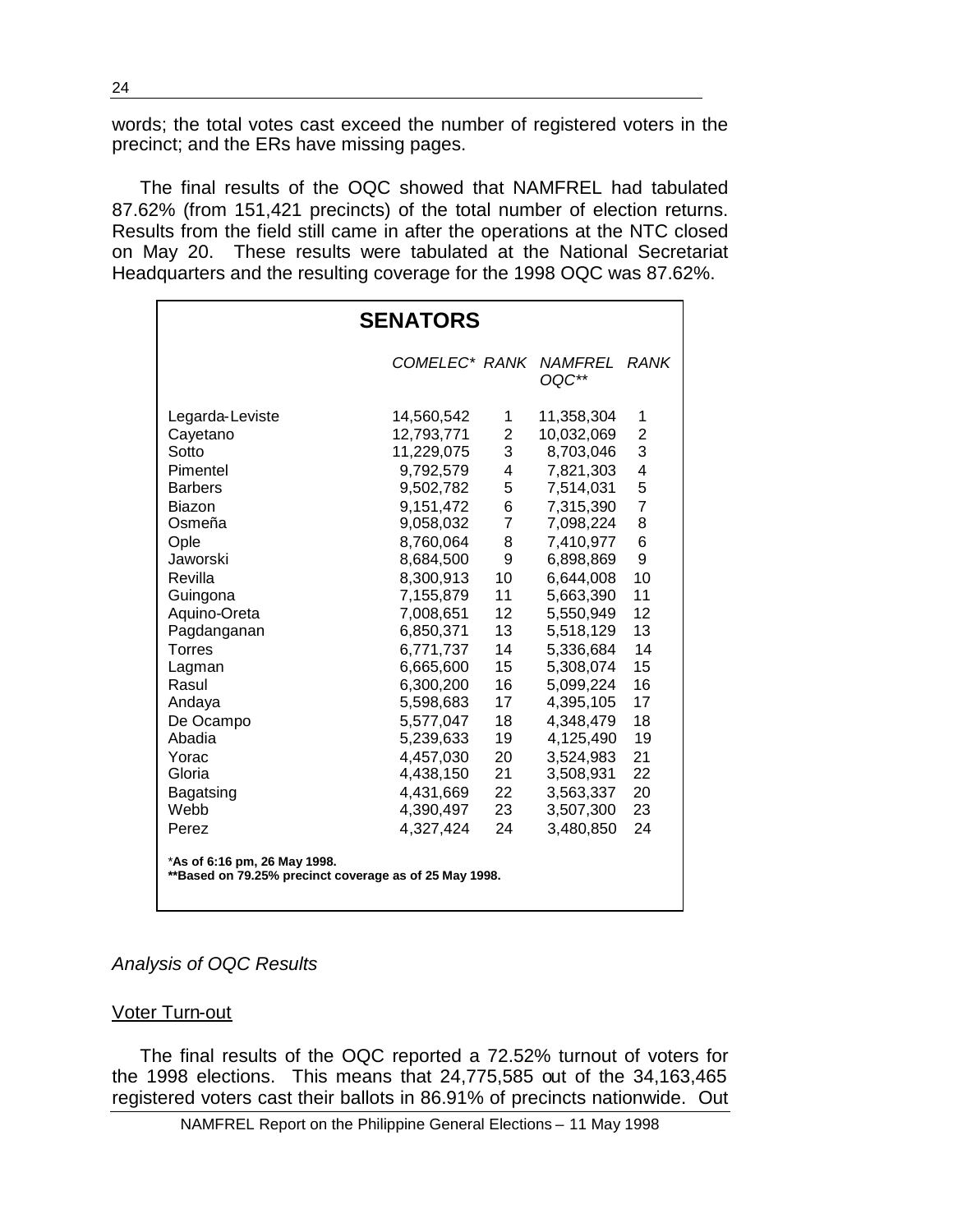of the fifteen (15) regions in the country, the Region V (Bicol) had the highest turn-out at 68.55% or 1,560,109 out of the 1,869,293 registered voters. On the other hand, the Autonomous Region in Muslim Mindanao (ARMM) had the lowest turnout at 34.76%. Out of the 994,910 registered voters in the ARMM, only 345,840 went out on election day to cast their ballots.

## Voting Trends

Filipinos tend to vote more for the president than for any other national office during the 1998 elections. The results of the 1998 elections based on the OQC showed that 97.09% of Filipinos who flocked to the precincts cast their votes for president. 91.15% Filipinos chose a vice president while an average of seven (7) out of the twelve (12) slots reserved for senators were filled-up. Meanwhile, only 35.67% of Filipinos wrote their choice of party, organization or coalition for the Party-list System, which was first introduced during this election.

Regionalism, whereby candidates tend to be strong in areas where they originated, still came into play. However, its effect on determining the winners of the election was not significant. For example, in the election for president, Estrada garnered the highest number of votes in almost all regions except in Bicol, Central Visayas and Ilocos Regions. These regions were considered to be the bailiwicks of Jose de Venecia, Raul Roco and Emilio Osmeña, respectively.

Roco won in the Bicol Region with an overwhelming difference of 877,970 votes. Osmeña, the former Governor of Cebu Province, topped the election in Central Visayas with 679,742 margin of victory. De Venecia, a Pangasinense, won in the Ilocos Region with just 246,867 vote difference. Estrada ranked second in the three regions.

Regionalism did not work at all in the election for vice-president. Gloria Macapagal-Arroyo won in all regions nationwide, including those considered by other candidates as their bailiwick. For example, in Central Visayas, Sergio Osmeña III, a son of Cebu, lost to Macapagal by 421,601 votes. In the Ilocos Region, Macapagal won over Oscar Orbos, who was the former Governor of Pangasinan by 193,061 votes.

Finally, Philippine political culture has always been characterized as personality-based and not issue-based. Voters rarely vote on party line. Often, candidates win on the basis of their popularity and not on the issue that he/she espouses. A corollary to this is that political parties field candidates who have charisma whether or not the candidate's stand on certain issues coincides with the party's vision.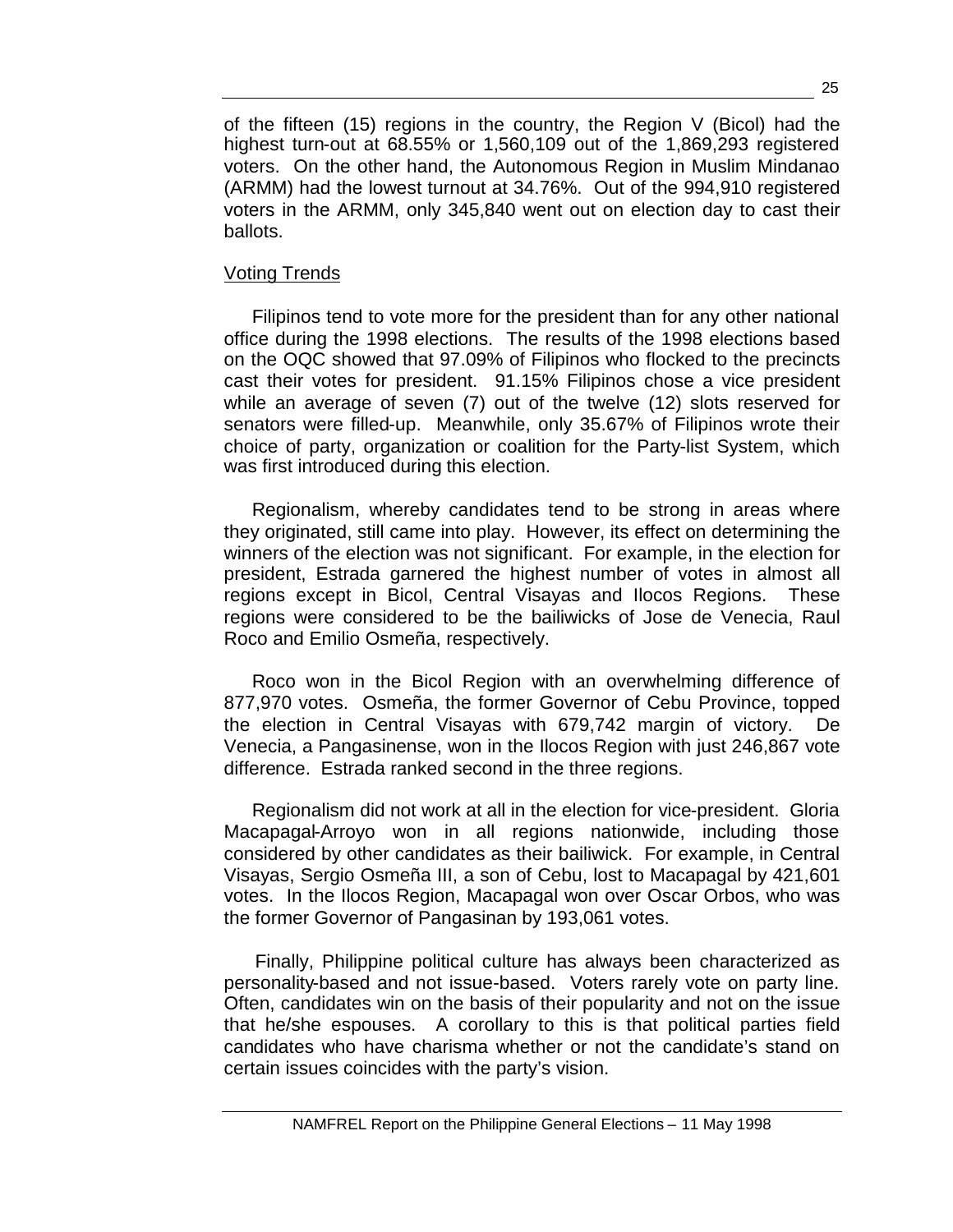The results of the 1998 elections show that Philippine politics remains personality-based. The winner for president came from the Laban ng Makabayang Masang Pilipino (LAMMP), an opposition party, while the winner for vice president came from the LAKAS-National Union of Christian Democrats (LAKAS-NUCD), the administration party. Seven (7) of the twelve (12) winning senators came from LAMMP while the remaining five (5) were fielded by the administration party.

# *Party-list Results*

# Preliminary Tabulation

The tabulation of results for the party-list was suspended after May 17. Reports from the field indicated that tabulating the party-list votes was taking a lot of time and this slowed down the transmission of results to the NTC. The decision to suspend the tabulation for the party-list was arrived at in order to speed up the transmission and subsequent reporting of election results for president, vice president and senators.

When NAMFREL temporarily stopped tabulating the results for the party-list, the total votes cast for the party-list that was published in the OQC Report No. 17 was 1,916,490. Report 17 showed that the Progressive Movement of Devolution of Initiatives Political Party of Central Visayas (PROMDI) topped the Association of Philippine Electric Cooperatives (APEC) by 5,600 votes. However, in the COMELEC report showing that 1,707,302 votes were cast for the party-list, APEC topped the list with 132,884 votes while PROMDI was ranked  $15<sup>th</sup>$  with 27,829 votes.

The reason for this discrepancy was that NAMFREL tabulated the results as they arrived at the NTC. As of May 17, most of the results that were tabulated came from Region VII or Central Visayas. PROMDI was registered as a regional political party in Central Visayas.

A review of NAMFREL's Report No. 17 showed that PROMDI got a large portion of the votes from Central Visayas. Of the 96,770 votes attributed to PROMDI, 69,977 came from Central Visayas. On the other hand, APEC's votes were evenly distributed among the regions. APEC was ranked in the top five in ten (10) of the regions nationwide and it was in the top 25 in all regions except in the National Capital Region where it was ranked  $98<sup>th</sup>$ . APEC was able to garner support in all regions, except the NCR, because of the rural electric cooperatives that are present in almost every province in the country.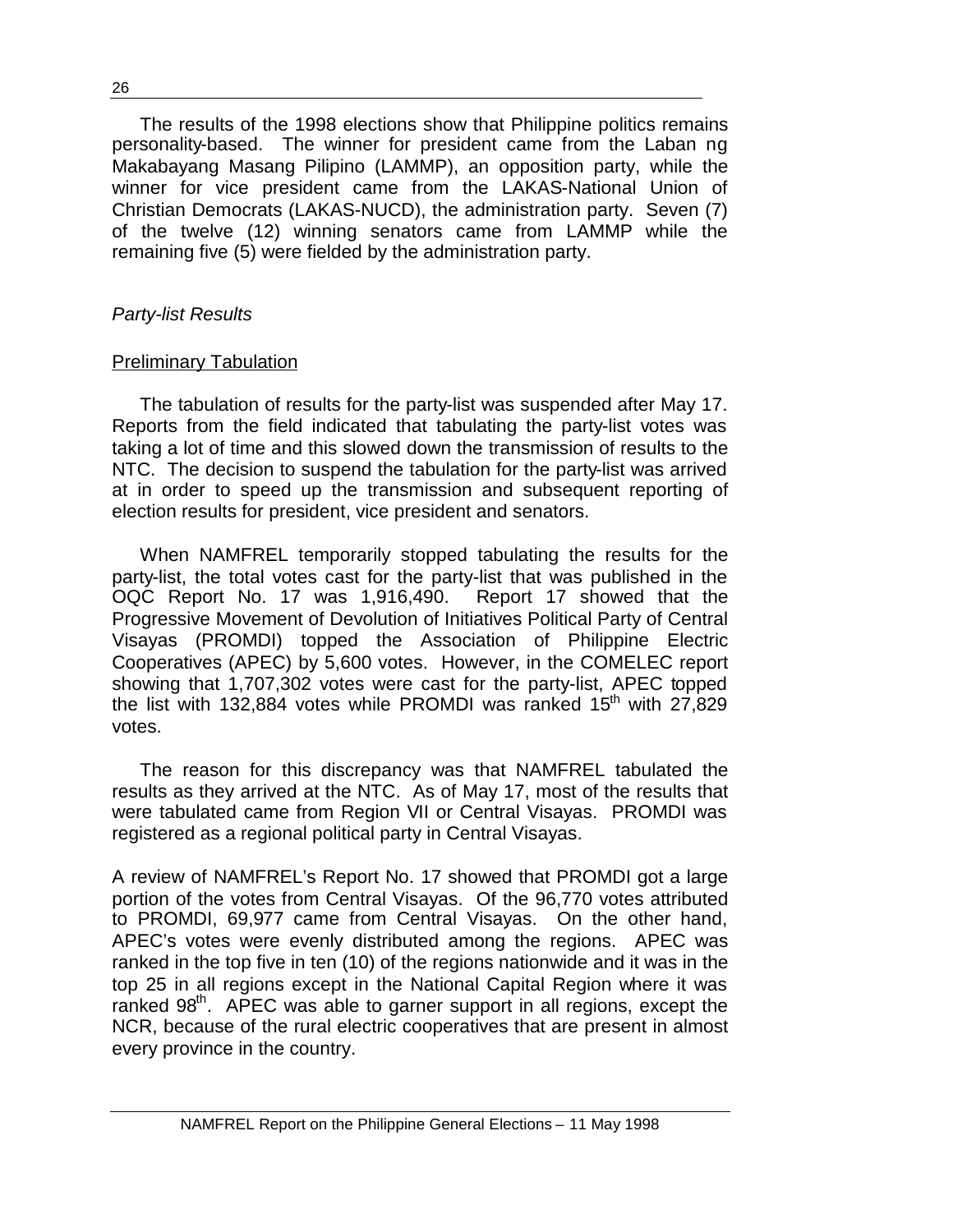# *OQC-Related Incidents*

The most frequent report received by the NTC concerned the refusal of BEIs to give the  $6<sup>th</sup>$  copy of the ER to the duly-authorized NAMFREL volunteers. This was often attributed to the inability by COMELEC to disseminate the appropriate information. There were some cases when the BEIs refused to recognize the ID of the NAMFREL volunteer which bore the logo of the COMELEC and the signature of Chairperson Bernardo Pardo. This was often resolved in the end between the BEI and the volunteers. In cases where the BEI totally refused to give the  $6<sup>th</sup>$ copy of the ER, the municipal chairperson secured their copy of the ER at the municipal level.

# *Automated Elections in ARMM*

"*Since Sulu is a part of the ARMM, the counting had to be computerized as mandated by law. But the problem arose when the BEIs and the party watchers in one precinct noticed that the machine was not reading the ballots properly, so, a political party asked the COMELEC for the*

#### **FINAL PARTY-LIST RESULTS**

| <b>NAMFREL OQC</b>            |                 |  |
|-------------------------------|-----------------|--|
| Based on a coverage of 87.62% |                 |  |
| precincts nationwide (as of   |                 |  |
| November 1998)                |                 |  |
| Party                         | Votes           |  |
| 1. APEC                       | 342,183         |  |
| $2_{.}$<br>ABA                | 236,253         |  |
| 3.<br><b>VFP</b>              | 220,337         |  |
| 4. ALAGAD                     | 184,298         |  |
| 5. PROMDI                     | 174,258         |  |
| 6. SCFO                       | 172,259         |  |
| 7. AKO                        | 158,401         |  |
| 8. COOP NATC                  | 147,977         |  |
| 9. BUTIL                      | 143,958         |  |
| 10.AKBAYAN                    | 137,207         |  |
| 11.ABANSE                     | 137 <u>,131</u> |  |
| 12.COCOFED                    | 118,265         |  |
| 13.SANLAKAS                   | 107,569         |  |
| 14.SR. CTZN                   | 101,415         |  |
| <b>15.PRP</b>                 | 97,188          |  |
| 16. PINATUBO                  | 85,269          |  |
| 17.AKAP                       | 83,299          |  |
| 18.AKSYON                     | 83,283          |  |
| 19.NUPA                       | 81,025          |  |
| 20.AMMA-KAT                   | 71,548          |  |
| 21.PAG-ASA                    | 70,873          |  |
| 22.FEJODAP                    | 66,257          |  |
| 23.AMIN                       | 65,303          |  |
| 24.OCW-UNIF                   | 64,032          |  |
| 25.AFW                        | 63,888          |  |
| 26. AASAHAN                   | 62,120          |  |
| 27.KAMPIL                     | 61,531          |  |
| 28.WPI                        | 59,886          |  |
| 29.FOUR L                     | 58,361          |  |
| 30. PCCI                      | 56,355          |  |

*suspension of the counting. Since there were four political parties, two were in favor of computerization, while the other two wanted manual counting. The COMELEC (National) came with a decision to bring all the ballot boxes to Manila to do the manual counting. NAMFREL was requested to accompany the ballot boxes and be present during the counting. The ERs were submitted to the NAMFREL national office.*" (Sulu Province – Sr. Maria Virginia Adre, OND, Chairperson)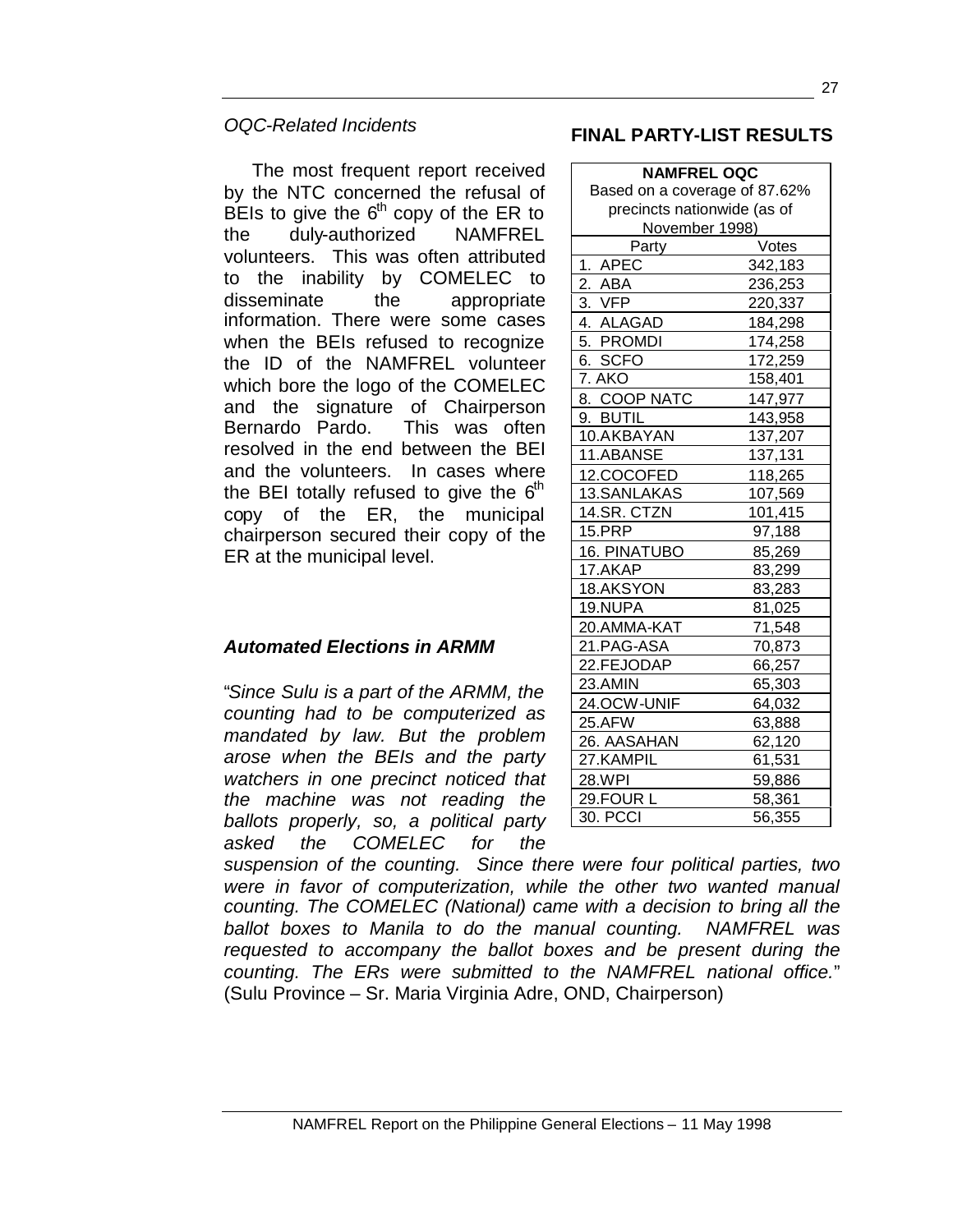#### *NAMFREL OQC in Cyberspace*

People with internet access were able to view the latest OQC updates from the NAMFREL website (www.namfrel.org). The website was able to register a record 71,516 visits from May 11 to 18, 1998.

We would like to share some of the e-mail messages that we have received on the duration of the OQC:

"*I support your cause, I'm currently residing here in America, and I could not believe it. You had the guts to show your muscle, inspite of all the odds you will face with the 11 presidentiables. If the COMELEC and the Congress passed the bill for a computerized election, life would have been easier. I commend you for your sincerity and honesty for being vigilant for a clean and honest election. But next time, we just hope you could give us news in your web site, if the election was peaceful and most of all if HONEST*." (Don Cometa, doncomet8@aol.com, May 11,1998)

"*This site is one of the most important development in recent years of Philippine history. Your efforts are making a difference in the legitimacy of the election process in the Philippines. I am proud of your existence and all your efforts. Please continue to play a very important role in our nation's most precious democratic process. Let us all rise and tell the world that the people of the Philippines are* 'de kalidad'*, principled and democratic/freedom loving people. Kudos*." (Noel Domingo, noeld@linkline.com, May 14,1998)

"*I was monitoring the different election TV coverage. In a segment that showed the voting that was going on (I believe it was Dagupan City at around 11 am), I noticed that the ballot boxes shown did not have the required padlocks on the 3 slots on top of the box. I assume that this is not the proper procedure and can put the integrity of the ballots within at risk since the box can be opened at any time and substitution take place. Just thought you should take note. I have been checking on this whenever they show the box and noticed varying situations (some with only one lock, some with all three, etc). Regards*." (Nonato P. Arboleda, noniea@skyinet.net, May 11, 1998)

" *I am closely monitoring the results of the elections through your website. However, I find your data lacking some parameters such as the number of provinces, precincts, voters so far has been tabulated. I think your tabulation will become more reliable if such data were included*." (EDL, edeleon@freemail.webquest.com, May 11, 1998)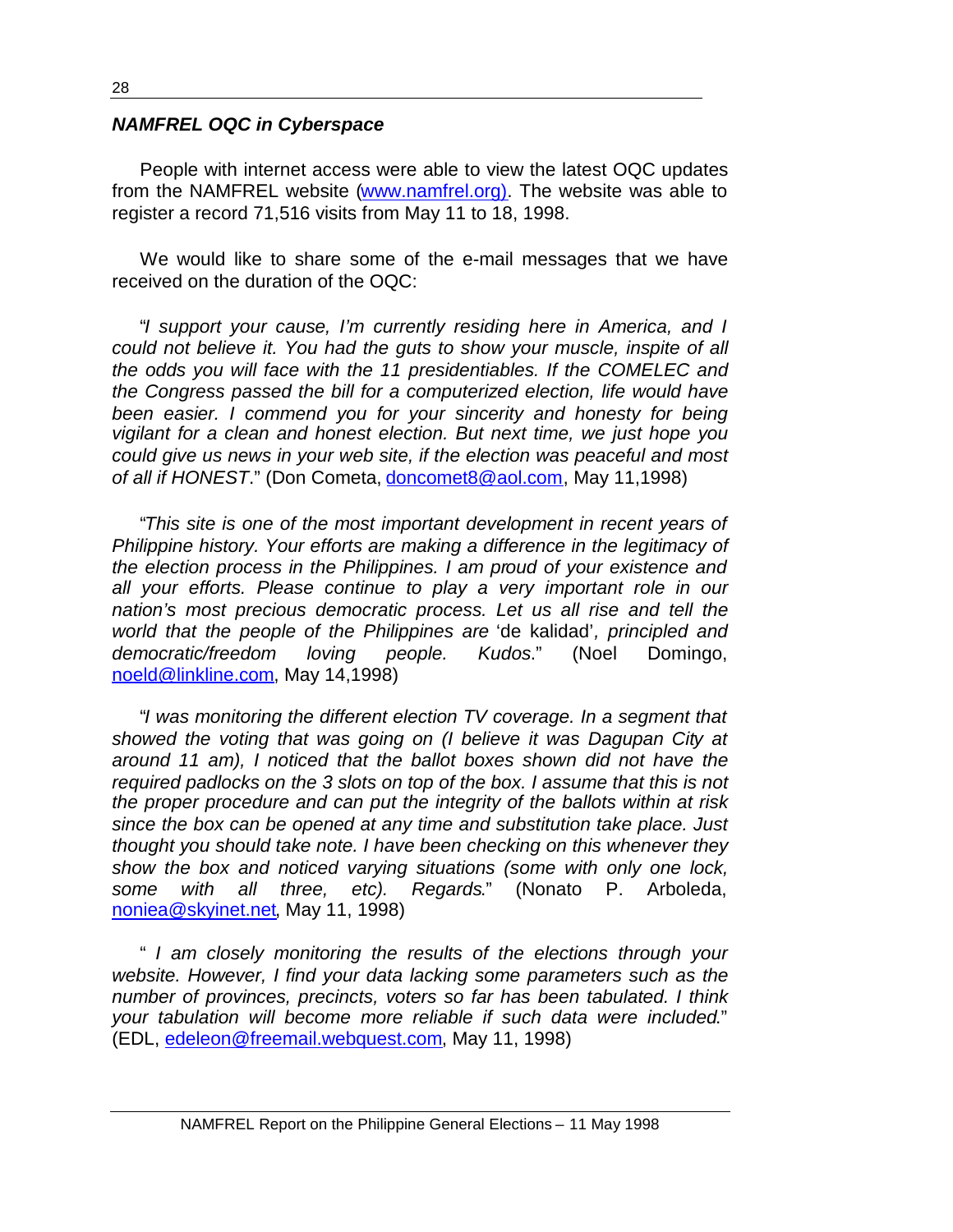"*Hi! I'm an avid fan of the Party-list. I notice the update was last Sunday* pa*, please* naman *update this so we can see the real score or did our* kababayan *really understood about the subject, thanks…*" (GENE, hormedia@webquest.com, May 21, 1998)



# *Incidents related to voting, transport of ballots, etc.*

The 1998 election was noted to be the most peaceful and most orderly election in the post-Marcos era. There were reported incidences of cheating and violence but these were minor and they did not affect the general conduct of the election. During its nine-day operation at the NTC, NAMFREL received several incident reports in relation to the election.

Reports of election-related violence in several municipalities in Lanao del Sur were received. There were cases of shooting incidents where several individuals were injured including two NAMFREL volunteers. At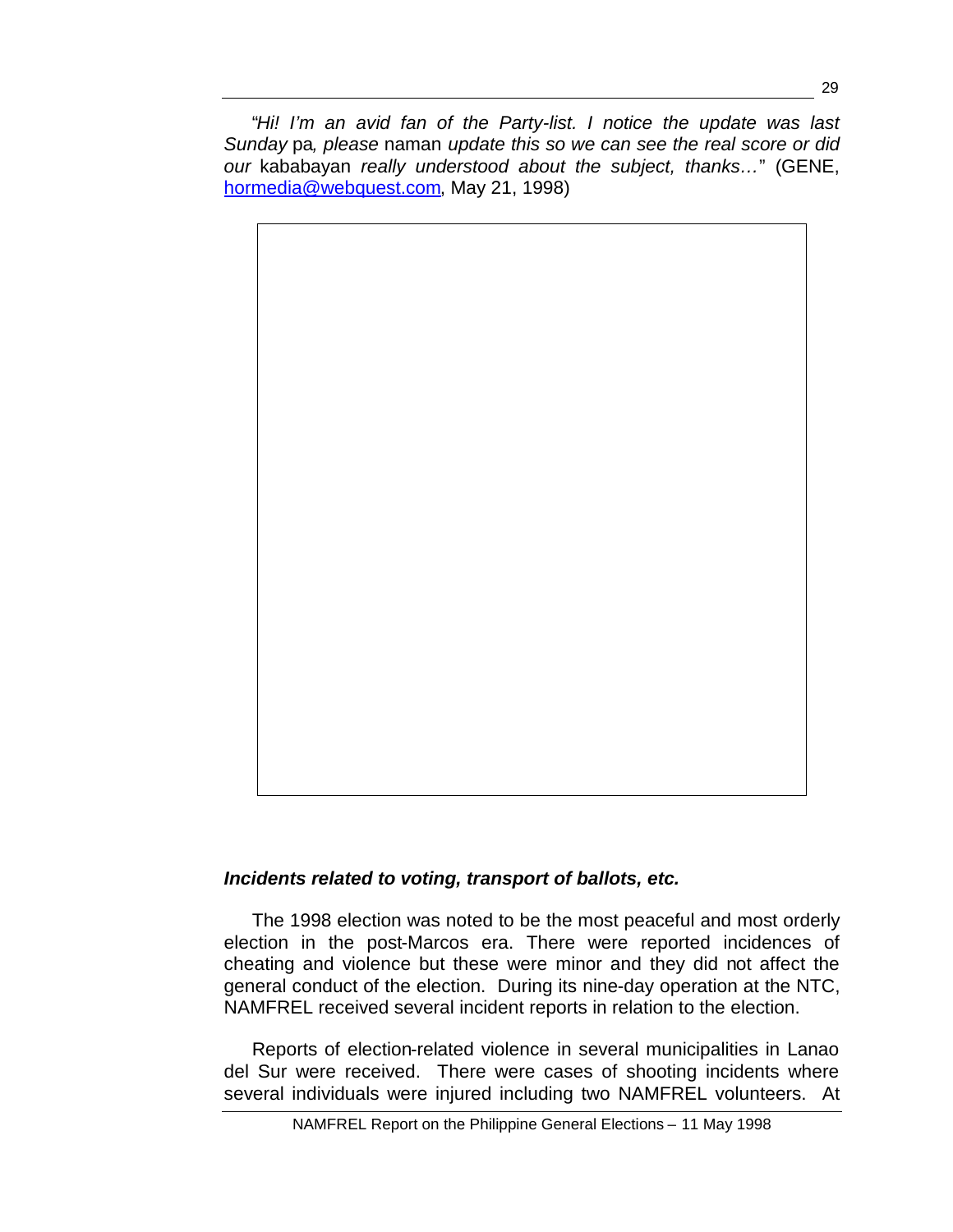least four persons died in an election-related violence in Lanao del Sur. These incidents were referred to the Philippine National Police for verification and/or action.

Several accounts of harassment were received at the NTC. The presence of armed men on election day was reported in the provinces of Masbate and Albay. NAMFREL volunteers were threatened in Guimaras Province and Bacolod City while in Cagayan it was reported that the supporters of a candidate were being harassed by the supporters of his opponents.

There were reported incidences of cheating although a nationallyorganized attempt to cheat like *dagdag-bawas*, which was rampant in the 1995 elections, did not occur or was prevented in this election.

In Palawan, NAMFREL uncovered a plan that would enable a voter to vote more than once. Using the name of NAMFREL, several individuals conducted a survey of voters in Puerto Princesa City who were no longer residents in the area but were still registered there. They would then make several copies of Voters Registration Record (VRR) and fill them up with the names of the voters in the survey. This would then be used by individuals when they try to vote again. Another example was the case in Midsayap, North Cotabato, where a teacher distributed filled up ballots, which were later declared invalid.

In Julita, Leyte, several ballots were stolen from the Municipal Treasurer's Office the day before the elections. This report was confirmed by the Provincial Election Supervisor of Leyte and was acted upon by Commissioner Evalyn Fetalino who gave instructions to replace the ballots and nullify the stolen ballots' serial numbers.

There were also reported cases of ballot box snatching in Abra, Masbate and Albay provinces. These were referred to the COMELEC for their appropriate action.

Finally, there were cases of voter disenfranchisement. In Cotabato City, for example, many voters were not able to vote due to the loss of voters' records in a fire that occurred in 1997 (the files were not reconstituted). In Tugaya, Lanao del Sur, at least 5,000 voters were not able to vote since the election officer failed to include their names in the voters' list. This incident was referred to Hector Masna, COMELEC Regional Election Director and Resurreccion Borra, COMELEC Executive Director.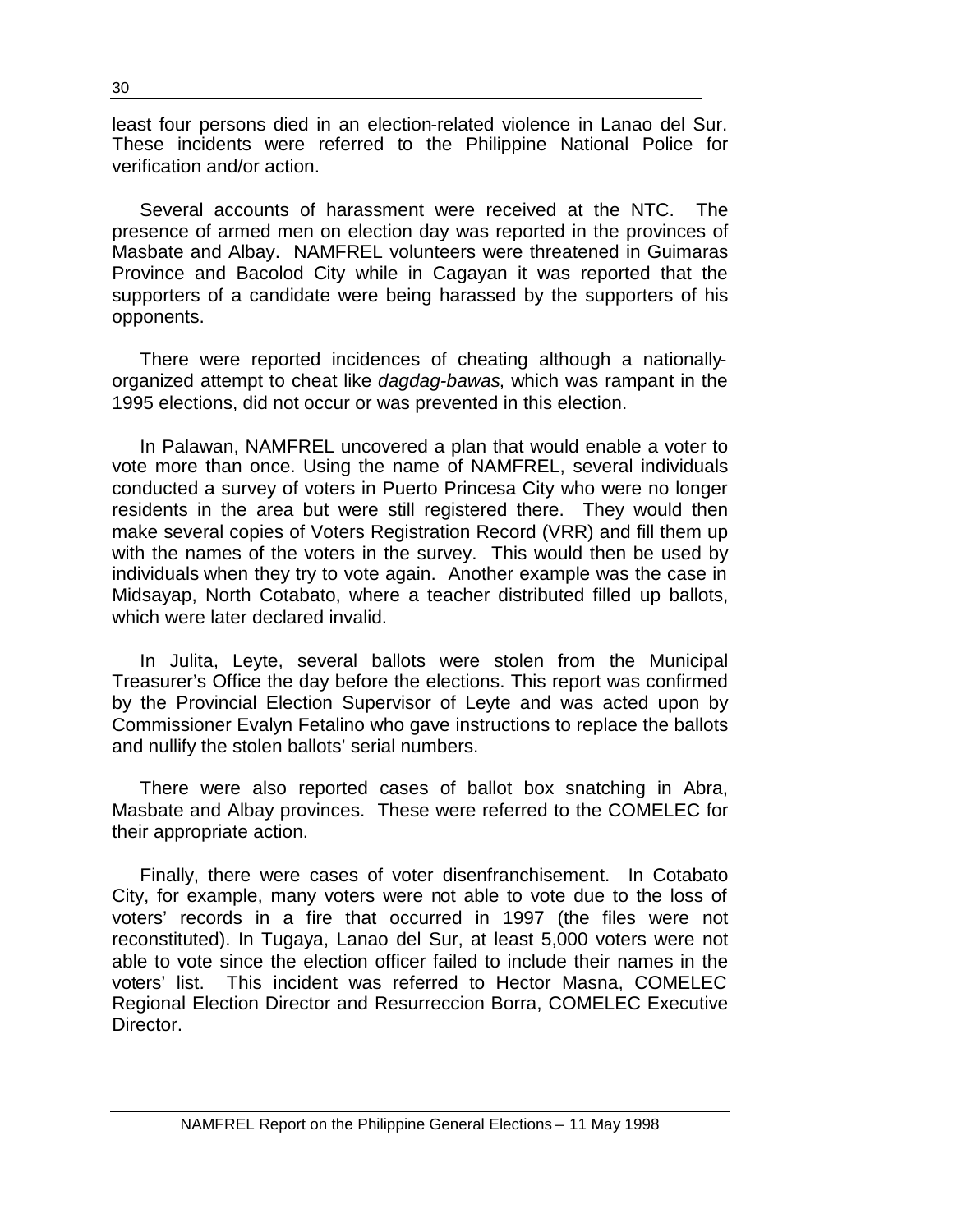# *The Essence of NAMFREL Volunteerism*

After the 1998 elections, the National Secretariat received an overwhelming number of post-election evaluation reports from its provincial and NCR chairpersons nationwide. These reports tell a story of how ordinary people's involvement in the elections can help protect and enhance democratic practices and institutions.

# NAMFREL's Performance in the Field

"*NAMFREL Samar chapter reached a 95% rating from a previous 64% in 1995. This simply means that the concerns of NAMFREL are gaining grounds, that indeed its concerns are the concerns of every individual.*

*…NAMFREL activities were worth all the trouble, such that many would encourage us to continue working for a fraud-free election.* Dagdag-bawas *for one was prevented because of the vigilance of many concerned individuals. This has been one of NAMFREL's goals. After the election, our office received letters of gratitude and commendation for a job well done*." (Samar Province – Fr. Cesar Aculan, Chairperson)

# Public Perception on NAMFREL

"*Public feedback on the performance of NAMFREL was very positive. In our town of Gumaca (Quezon Province), we helped resolve the conflict regarding the ranking of the candidates for councilors by providing our copy of the returns. In the towns of Pitogo and San Francisco, NAMFREL's help was solicited in resolving conflicts between the COMELEC and the candidates. In general, the public welcomed the presence of NAMFREL as a deterrent to election fraud*." (Gumaca-Quezon Province – Ely Arcaya, Chairperson)

"*Major political parties and candidates acknowledge NAMFREL as a credible institution. It has good working relations with all the parties and was able to gain the respect of the community because of its advocacy for free elections*." (Lanao del Sur Province – Judge Abdul Ghani Marohombsar, Chairperson)

"*As can be gleaned from the reports of local newspapers and the direct feedback of the citizenry of Cebu, C-CIMPEL-NAMFREL's tandem performance, especially during the elections, was not only laudable but was considered as a group to reckon with, to avert any attempt of any power-hungry politicians to mar the elections and its results. In fact, the task of any volunteer now is to preserve this credibility and integrity that C-CIMPEL-NAMFREL has earned over the years*." (Cebu Province– Marilu Chiongbian, Chairperson)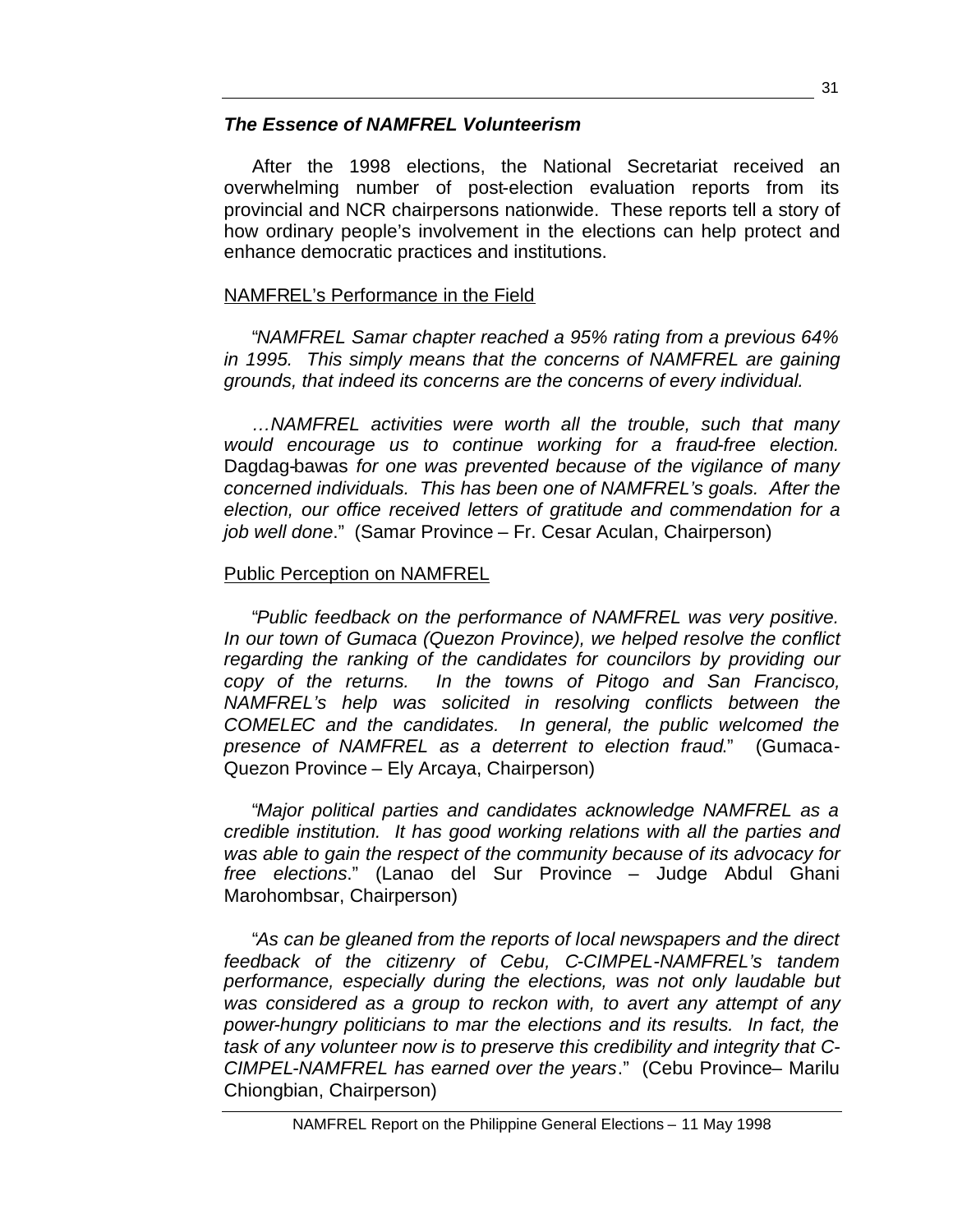#### Relationship with the COMELEC and Its Deputized Agencies

"*Atty. Macaria de Villa, the Provincial Director (Election Supervisor) of COMELEC, agreed to participate as a member of the NAMFREL Provincial Council…Col. Jefferson Soriano of the PNP agreed to be a member of the NAMFREL Provincial Council, and this helped to rally police support for NAMFREL throughout most of the province*." (Batangas Province – Bro. Rafael Donato, FSC and Archbishop Gaudencio Rosales, DD, Co-Chairpersons)

"*The active involvement of priests, religious, and youth not only gave inspiration to the volunteers but also elicited recognition and respect for NAMFREL by the COMELEC registrar*." (Isabela Province – Bishop Sergio Utleg, DD, Chairperson)

#### Citizens' Involvement

"*I still believe that many people still adhere to the cause that NAMFREL stands for. Despite the fact that political parties pay their volunteers, we were still able to recruit volunteers more than the number we normally would need.*" (Camarines Norte Province – Ricardo Laureles, Chairperson)

"*Cebu was overwhelmed by the faith-response made by its volunteers, that they totaled to 17,324 warm bodies, prophetically witnessing as one Filipino-Christian community*." (Cebu Province – Marilu Chiongbian, Chairperson)

"*The conduct of the 1998 elections in the province, to a large extent, was generally peaceful, orderly and honest. We believe the support of the local church and active involvement of NAMFREL made that possible. Indeed, we believe that accepting the challenge of serving as NAMFREL volunteers opened our eyes to our social responsibility of affecting change in our society*." (Catanduanes Province – Fr. Laudemer Jose Gapaz, Chairperson)

"*Everyone among our faculty, employees and students are conscious that participation in every democratic exercise is one of our institutional outreach program. This was the reason why many gave their time generously. To make the most out of such socially transforming activity, an evaluation meeting shall be conducted when classes begin. Experiences shall be processed and shall be used as a springboard of another institutional and/or diocesan program*." (Abra Province – Pura Sumangil, Chairperson)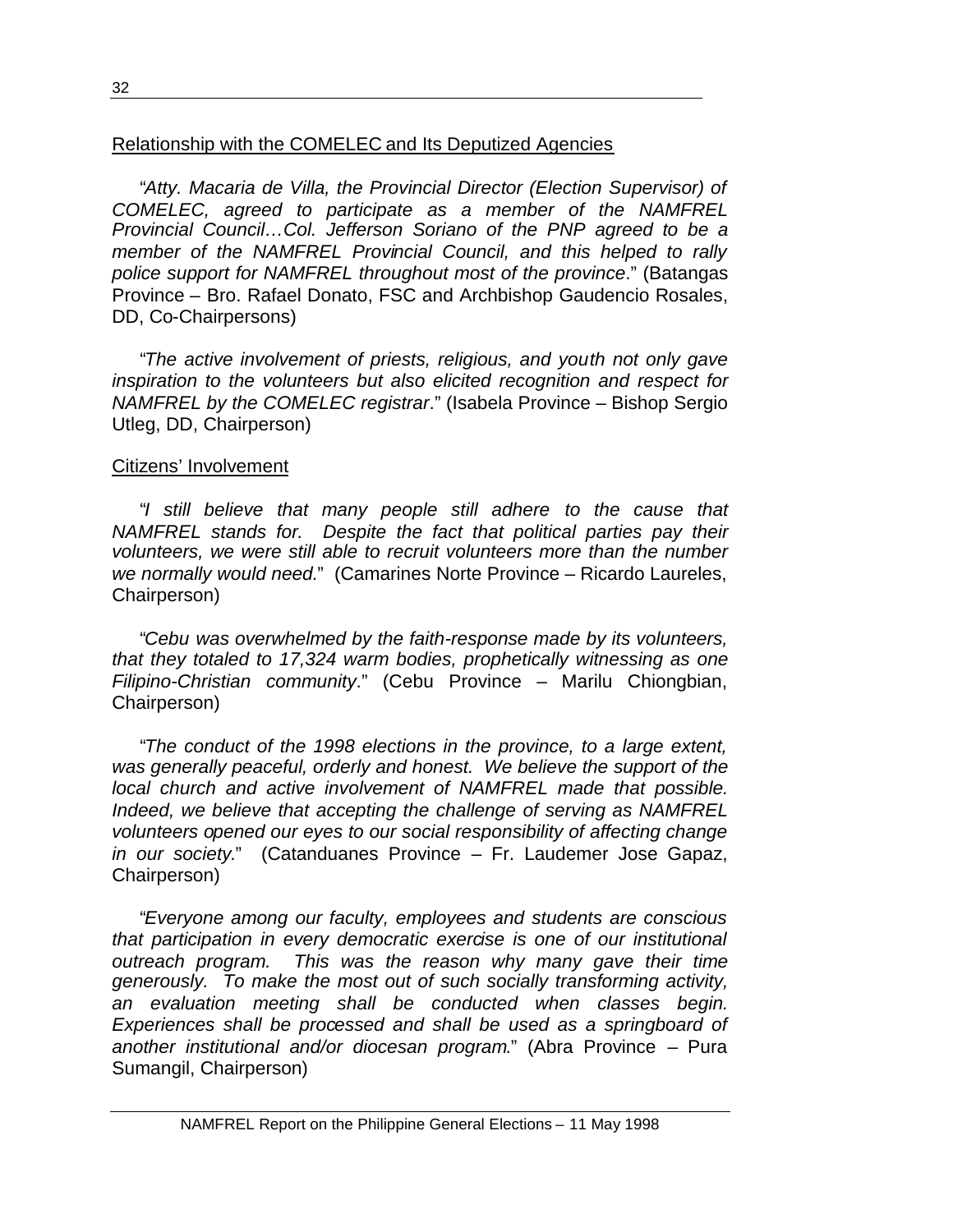"…*NAMFREL is a family affair. The challenge of not allowing NAMFREL work to get in the way of family life requires that you involve the entire family in NAMFREL work. This also ensures that we all know who is involved in NAMFREL since we have to consistently maintain the principle of non-partisanship in NAMFREL."* (Misamis Oriental Province – Marriz Manuel Agbon, Archbishop Jesus Tuquib, Chairpersons)

# Problems Encountered

"…*the long, complicated, procedure-laden and tedious electoral process drove our volunteers extremely exhausted. As a result, some precincts may have been abandoned at the most critical time for reasons of tiredness, lack of sleep, and even hunger…the BEIs' lack of appreciation of their duties and responsibilities led to delays in the conduct of an honest-to-goodness OQC*." (Rizal Province – Roland Moya, Chairperson)

"*Many BEIs were not informed about NAMFREL being the citizens' arm of the COMELEC. Some would not recognize our blue IDs or honor our accreditation even after presenting to them our copies*." (Laguna Province– Fr. Melchor Barcenas, Coordinator)

"*Slow transporting of elections result particularly from island barangays, cynical and belligerent attitude of some BEI members*." (Occidental Mindoro Province – Bishop Vicente Manuel, SVD, Chairperson)

# Recommendations from the Field

"*The computerization of the voters' list and issuance of tamper-proof voters' ID be implemented before the next elections. Close coordination between COMELEC and DECS for proper training of BEIs must be undertaken in the future long before the elections*." (Bulacan Province – Rolando Maclang, Chairperson)

"*The COMELEC should work and coordinate with NAMFREL regarding the training of their staff down to the local level. The COMELEC and NAMFREL should sign a MOA, that the training of COMELEC staff (BEIs and poll clerks) shall be handled by NAMFREL*." (Maguindanao Province – Fr. Eliseo Mercado, Jr. OMI, Chairperson)

"*To COMELEC: Train BEIs well. An early citizens' arm accreditation will keep our organization active even without an election at hand*." (Tarlac Province – Elvira Gonzaga, Chairperson)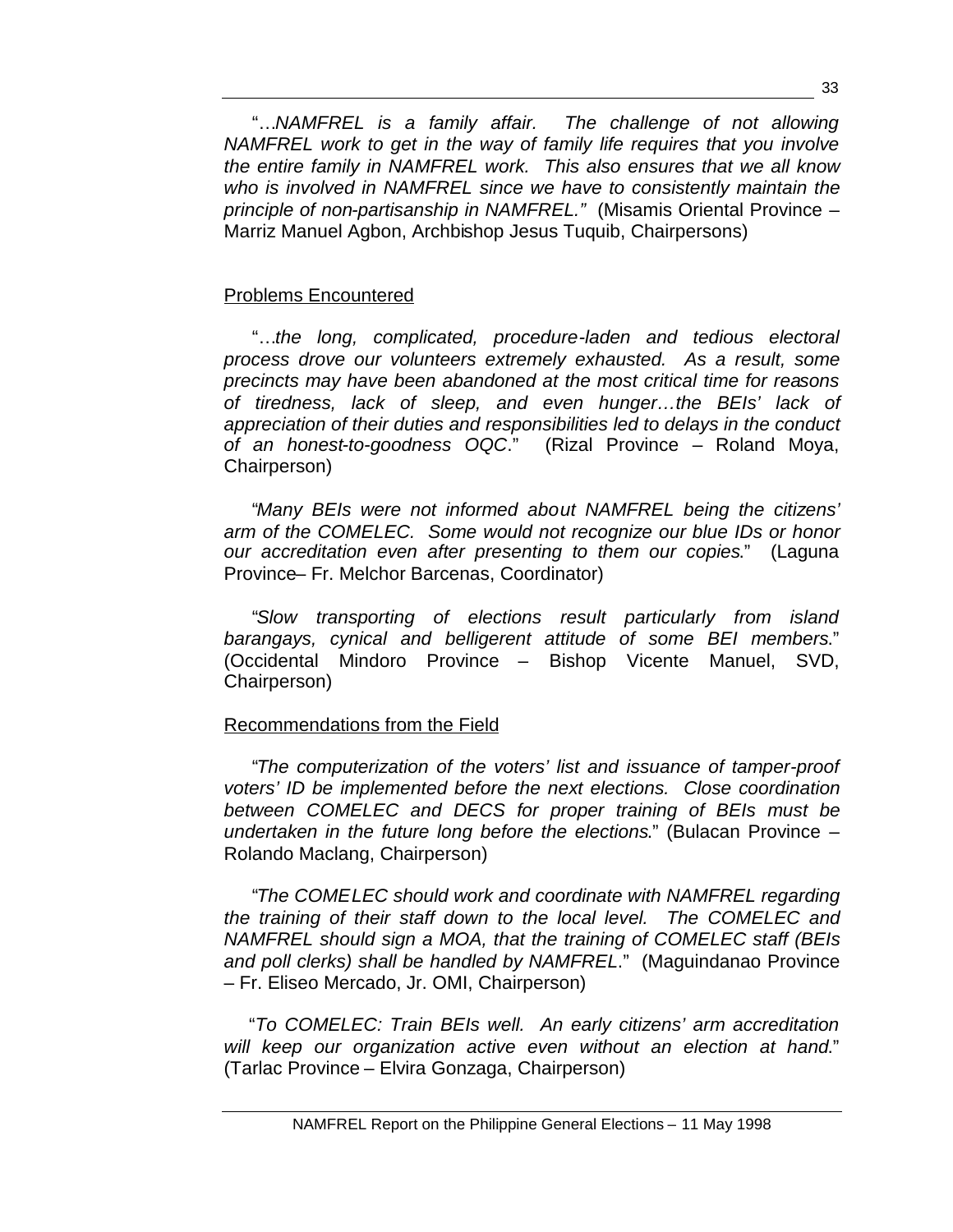#### Motivation for Thousands of Filipinos to Join NAMFREL

"*What made us join (NAMFREL) then? The reason lies in the belief that democracy works and that safeguarding the credibility and integrity of the electoral process shows that belief and respect. But even then – there are still deeper reasons to bear. Personally, I call to mind Fr. Aruppe's words, 'availability is the heart of our identity,' and, I guess, being there with others sets into motion the enterprise of Christ himself working through the hearts of good-willed and zealous men and women*." (Quezon City – Bro. Archimedes Lachica, SJ, Chairperson)

NAMFREL volunteers who died in the course of their duties last elections were Mr. Neoldino Del Corro (Sultan Kudarat provincial chairperson and NAMFREL volunteer since 1984) and Engr. Abdulhak Balabadan (Datu Piang, Maguindanao municipal chairperson and NAMFREL volunteer since 1996). We have honored them along with the eight other NAMFREL heroes who gave their lives for the cause of preserving and enhancing Philippine democracy.

#### *Conclusions*

The 1998 elections was clean and credible. No major incidents of massive cheating or election related violence was reported. This led to a peaceful transition of power distinguished by the lack of election protests from the losing candidates especially for the presidential and vice presidential positions. More importantly, a peaceful transition of power was made possible since the results of the election were readily accepted by the people.

This achievement was the result of the collective effort of several government agencies headed by the COMELEC together with organizations and individuals concerned in safeguarding our democracy through clean and honest elections. Each had given their contribution towards achieving the goals for this election.

Part of NAMFREL's contribution to this collective effort was to provide the citizens a venue for their participation in safeguarding the ballots and thus giving them a chance to promote the preservation of the country's democracy. It was also able to attain its major objectives for the 1998 elections of providing the public with early and accurate (unofficial) election results and minimizing cheating through its Operation Quick Count. When it published its OQC results for 79.25% of the precincts nationwide in just nine days, NAMFREL prevented the manipulation of results by giving would-be manipulators little time to carry-out their plan.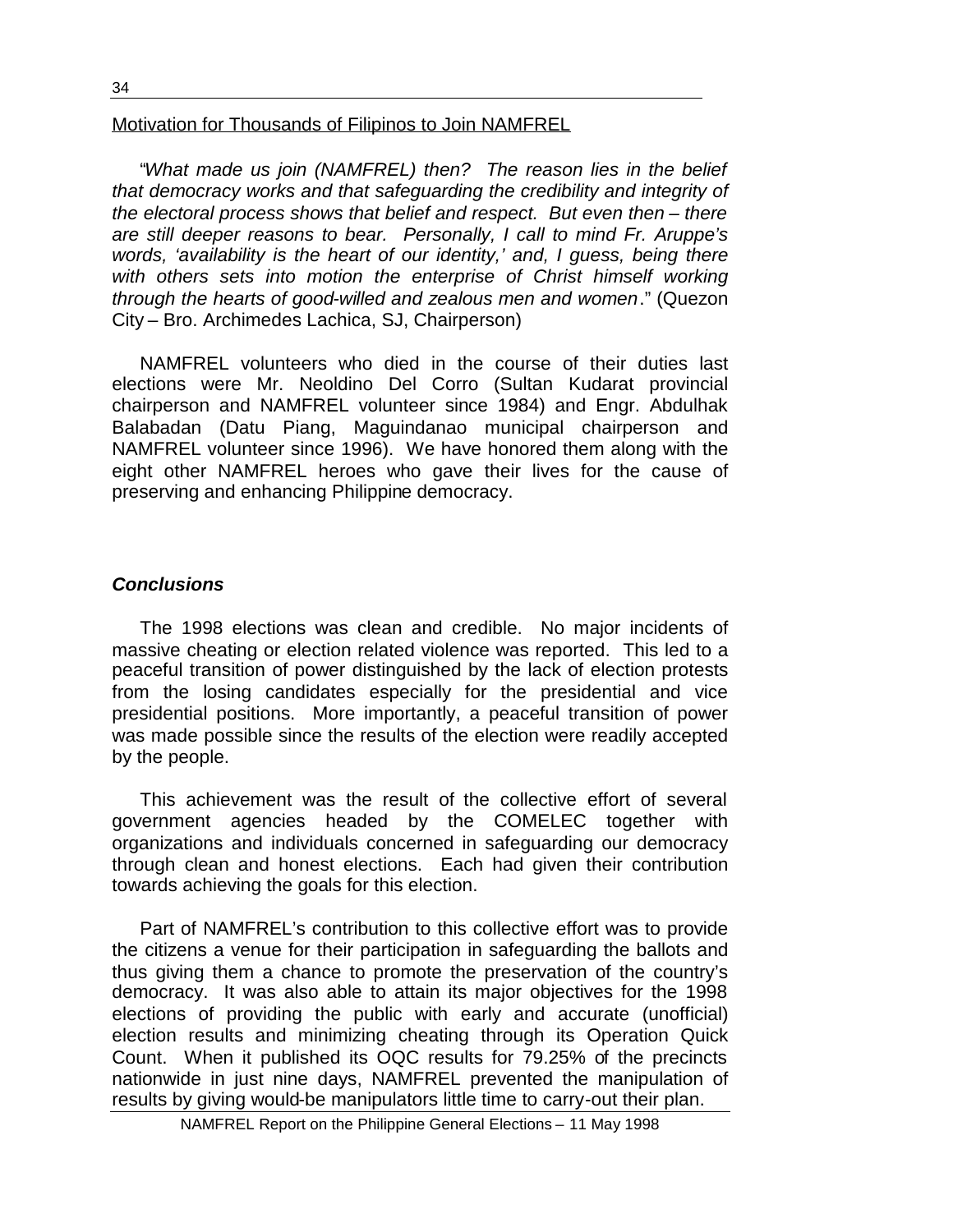Achieving honest and credible elections, however, should not stop everyone from taking up measures to improve the country's electoral process, which would further strengthen the principles of democracy in the Philippines. NAMFREL, on its part, has given its commitment to assist the COMELEC in ensuring the efficient implementation of the automated election system in the country.

#### *Recommendations*

#### *For COMELEC*

The experience of the 1998 elections revealed the tediousness of the electoral process in the country. There were about 100,000 candidates who contested the 17,000 local and national positions during the 1998 elections. The large number of positions and candidates was a burden on the part of the BEIs who appreciated the ballots. Counting of the ballots took, on the average, 24-30 hours. This system of manually counting the votes slowed the release of election results compounded by the fact that there were 123 organizations in the Party-list Elections.

This experience showed the importance of implementing the automated election process as mandated by the Election Automation Law of 1997. Under this Law, the process of counting and canvassing shall be done by machine. However, to ensure the success of implementing the system nationwide, a thorough examination of the automated electoral process as experienced in the ARMM should be done by the COMELEC, the Department of the Education, Culture and Sports, and heads of military units deployed in the elections.

A step-by-step review of the election procedure will provide an opportunity to examine and improve or eliminate redundant steps of the election process. This review should start from the filing of the candidacies, the preparation of election forms, conduct of the voting and counting, up to the proclamation of winners. The review will determine the relevance and value of each phase in the election in the light of the implementation of the new and modern process of counting and consolidating of the election results.

NAMFREL recommends the following measures to help ensure an effective implementation of the automated election system: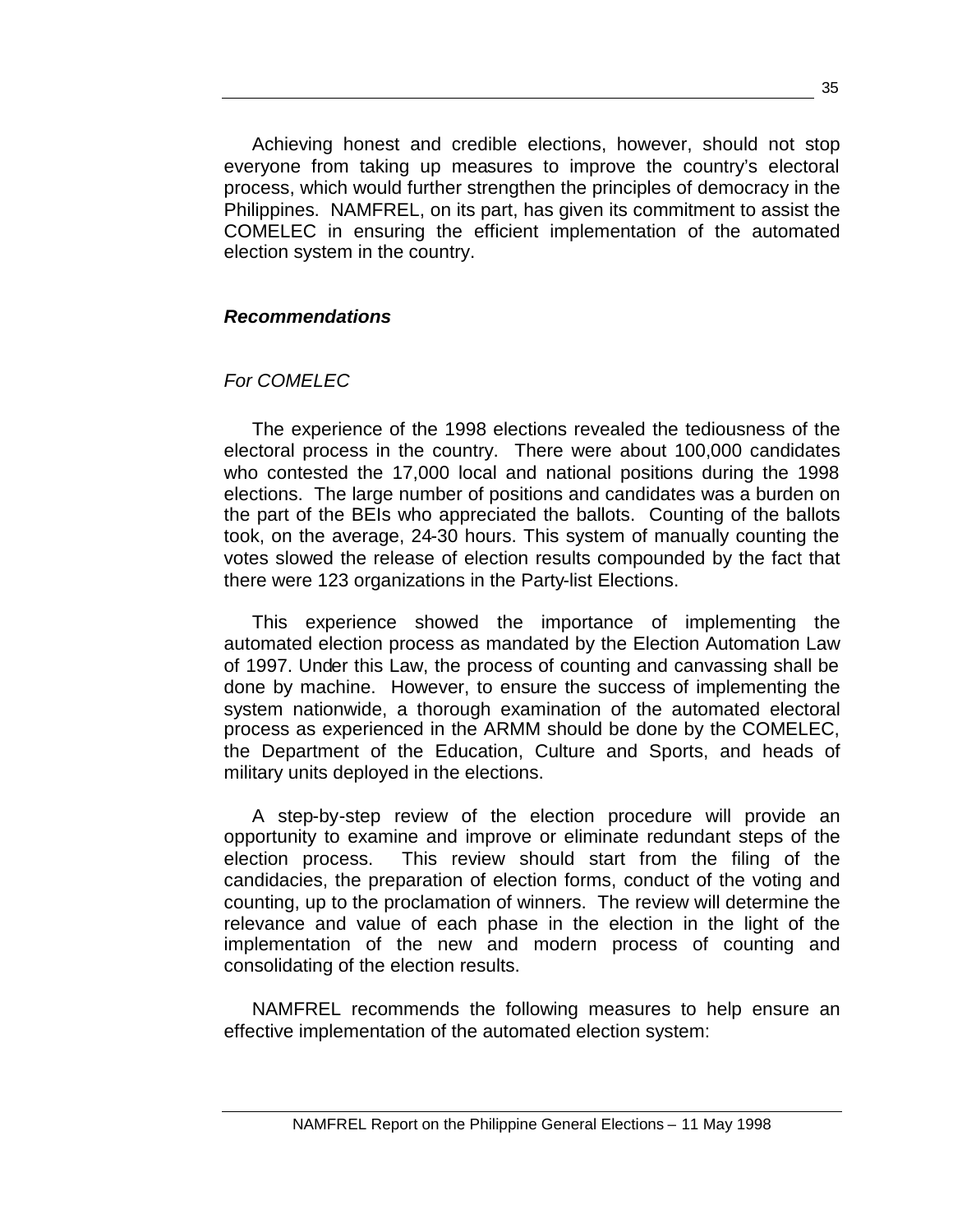#### Simplify the election process and remove unnecessary procedures

NAMFREL recommends the simplification of the election process and removal of unnecessary procedures to give way for a more efficient implementation of the automated system in 2001. For example, under the modern system, the role of the Municipal/City/District/Provincial Boards of Canvassers would be redundant. It would then be logical to remove the process of canvassing of results by the Canvassing Boards at the municipal/city/district/provincial levels. Under the automated process, once the votes are counted and consolidated by machine, the municipal election officer should just read the consolidated results printed by the machine, and proclaim the winners for local positions. Consolidated results for national positions should be immediately transmitted to the National Boards of Canvassers in Manila. This will provide a substantial reduction in the budget for the elections as well as in the time needed to proclaim the winners.

# Conduct orientation on the automated election system

COMELEC needs to conduct training on the automated system for COMELEC field officers such as the Regional Election Director, Provincial Election Supervisor and Election Officers, and especially for DECS supervisors and public school teachers. Since this will be the first time to introduce the new system to the rest of the country, the training would help those concerned with the electoral process to become familiarized with the system for a more efficient and successful implementation. NAMFREL is committed to assist the COMELEC in this effort.

# Sign a Memorandum of Agreement (MOA) with NAMFREL for the training of BEIs and Poll Clerks

Through the MOA, NAMFREL would be able to assist the COMELEC by providing manpower from its various volunteer organizations to conduct the training of BEIs and Poll Clerks on the modern election system.

#### Incorporate in the General Instructions (GI) to the Boards of Election Inspectors (BEI) facsimiles of all forms used during elections

This will allow the BEIs and party watchers to follow the procedures easily since they would be more familiar with the forms. This will ensure fewer errors, if not eliminate them, in the completion of the election forms.

Private sector partnership in safeguarding the delivery of ballots and election paraphernalia